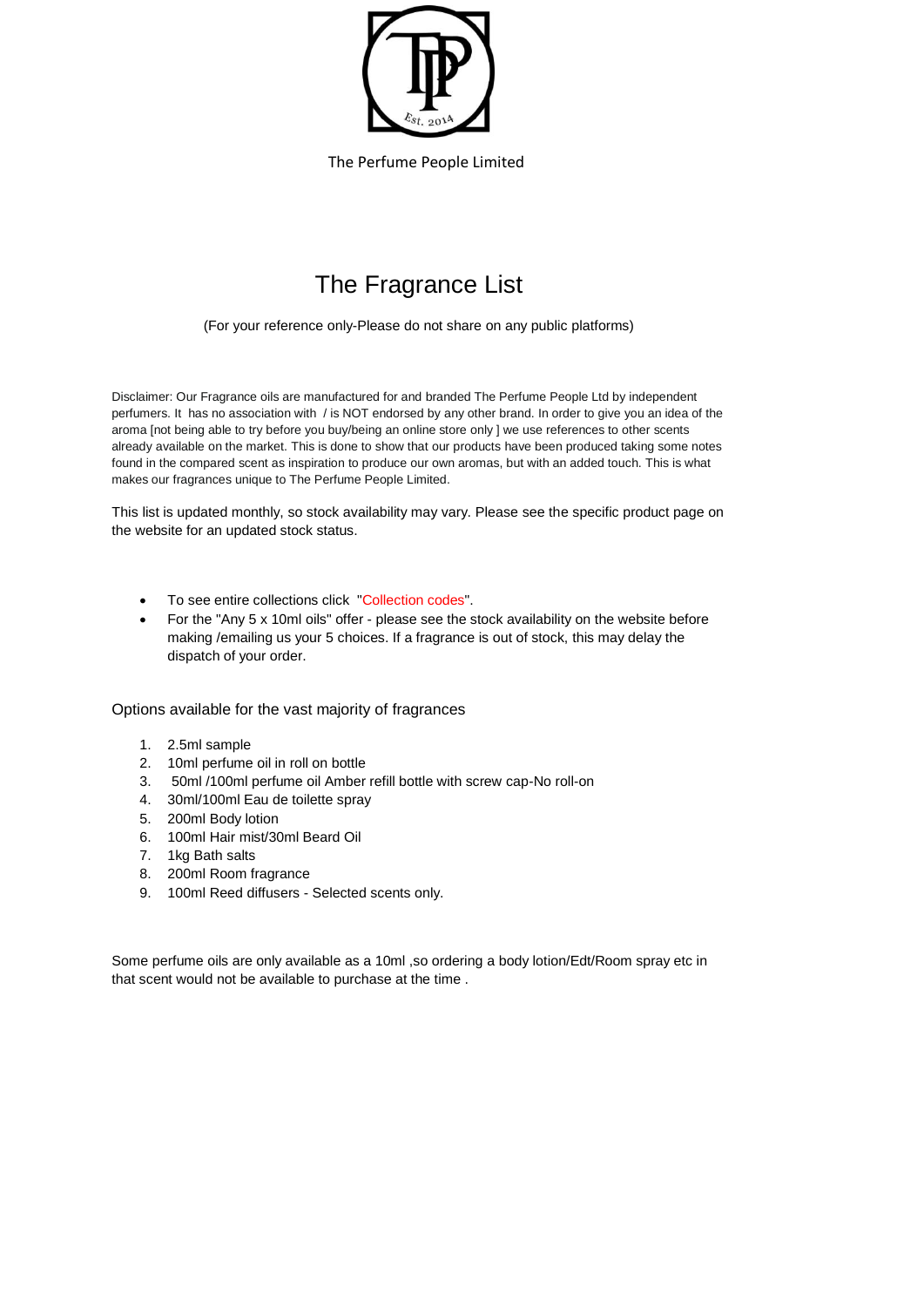| The perfume people                                  | Similar in character to $\circledR$ | Name ®                        | <b>COLLECTION</b>        | Gender                  | <b>Stock</b> |
|-----------------------------------------------------|-------------------------------------|-------------------------------|--------------------------|-------------------------|--------------|
| fragrance name                                      |                                     |                               | <b>CODE</b>              |                         | status       |
| <b>Tenter this name in</b><br>website search box]   |                                     |                               |                          |                         |              |
| <b>Fiercely</b>                                     | Abercrombie & Fitch                 | Fierce                        | ABF                      | M                       |              |
| <b>Woods Pour Homme</b>                             | Abercrombie & Fitch                 | Woods                         | ABF                      | M                       |              |
| <b>Palmer Cologne</b>                               | Acqua Di Parma                      | Acqua Di Parma                | <b>ADP</b>               | $\cup$                  |              |
| L'originale                                         |                                     |                               |                          |                         |              |
| <b>Palmer Essensia</b>                              | Acqua Di Parma                      | Colonia Essenza               | <b>ADP</b>               | M                       |              |
| <b>Aqua Cologne Intense</b>                         | Acqua Di Parma                      | Colonia Intensa               | <b>ADP</b>               | M                       |              |
| <b>Aqua Oudh Intensity</b>                          | Acqua Di Parma                      | Colonia Intensa Oud           | <b>ADP</b>               | M                       |              |
| Concentrate                                         |                                     | Eau Concentree                |                          |                         |              |
| <b>Palmer Leathery Cologne</b>                      | Acqua Di Parma                      | Colonia Leather               | <b>ADP</b>               | M                       |              |
| <b>Cologne Oudh</b>                                 | Acqua Di Parma                      | Colonia Oud                   | <b>ADP</b>               | M                       |              |
| Quersia                                             | Acqua Di Parma                      | Colonia Quercia               | <b>ADP</b>               | M                       |              |
| Mediterranean Amalfi Fiko                           | Acqua Di Parma                      | Fico Di Amalfi                | <b>ADP</b>               | U                       |              |
| <b>Iris Nobility</b>                                | Acqua Di Parma                      | Iris Nobile                   | <b>ADP</b>               | $\overline{\mathsf{W}}$ |              |
| <b>Magnolia Nobility</b>                            | Acqua Di Parma                      | Magnolia Nobile               | <b>ADP</b>               | W                       |              |
| <b>Sandallo</b>                                     | Acqua Di Parma                      | Sandalo Concentree            | <b>ADP</b>               | M                       |              |
| <b>Agent Provocative</b>                            | Agent Provocateur                   | Agent Provocateur             | <b>AGP</b>               | W                       |              |
| <b>Agent-Fatal</b>                                  | Agent Provocateur                   | Fatale                        | <b>AGP</b>               | W                       |              |
| Amwaj Epical                                        | Amouage                             | Epic                          | <b>AMG</b>               | M                       |              |
| Amwaj Gold Woman                                    | Amouage                             | Gold                          | <b>AMG</b>               | W                       |              |
| <b>Reflections Of A Man</b>                         | Amouage                             | Reflection Man                | <b>AMG</b>               | M<br>W                  |              |
| <b>Reflection Femme</b>                             | Amouage                             | <b>Reflection Woman</b>       | <b>AMG</b>               | W                       |              |
| Aqua Geo Femme<br>Geo Essensia                      | Armani<br>Armani                    | Acqua Di Gio<br>Acqua Di Gio  | <b>ARM</b><br><b>ARM</b> | M                       |              |
|                                                     |                                     | Essenza                       |                          |                         |              |
| Geo Aqua Man                                        | Armani                              | Acqua Di Gio Pour             | <b>ARM</b>               | M                       |              |
|                                                     |                                     | Homme                         |                          |                         |              |
| All Because Of You                                  | Armani                              | Because It's You              | <b>ARM</b>               | W                       |              |
| De Code Man                                         | Armani                              | <b>Black Code</b>             | <b>ARM</b>               | M                       |              |
| The City Of Glam                                    | Armani                              | City Glam                     | <b>ARM</b>               | W                       |              |
| De Code Femme                                       | Armani                              | Code                          | <b>ARM</b>               | W                       |              |
| <b>Cashmere De Code</b>                             | Armani                              | Code Cashmere                 | <b>ARM</b>               | W                       |              |
|                                                     |                                     |                               |                          |                         |              |
| De Code Sport                                       | Armani                              | Code Sport                    | <b>ARM</b>               | M                       |              |
| <b>Empire Diamond Man</b>                           | Armani                              | Diamonds Pour                 | <b>ARM</b>               | M                       |              |
|                                                     |                                     | Homme                         |                          |                         |              |
| Empire He/II                                        | Armanı                              | Emporio He/II                 | <b>ARM</b>               | M                       |              |
| <b>Empire Gold Lei Elle</b>                         | Armani                              | Emporio She/Elle/Her          | <b>ARM</b>               | W                       |              |
| <b>Empire White Femme</b>                           | Armani                              | Emporio White                 | <b>ARM</b>               | W                       |              |
| Geo Original 1992<br><b>Idol-Rose And Patchouli</b> | Armani                              | Gio Original                  | ARM                      | W<br>W                  |              |
| Duo                                                 | Armani                              | Idylle Duet Rose<br>Patchouli | <b>ARM</b>               |                         |              |
| <b>Manic Woman</b>                                  | Armani                              | Mania                         | <b>ARM</b>               | W                       |              |
| Mani Homme                                          | Armani                              | Pour Homme                    | ARM                      | M                       |              |
| <b>Privet Amber From The</b>                        | Armani                              | Prive Ambre Orient            | ARM                      | $\cup$                  |              |
| Orient                                              |                                     |                               |                          |                         |              |
| <b>Privet Lazuli Blue</b>                           | Armani                              | Prive Bleu Lazuli             | <b>ARM</b>               | U                       |              |
| <b>Bois Incense</b>                                 | Armani                              | Prive Bois D'encens           | ARM                      | U                       |              |
| <b>Privet Noire Leather</b>                         | Armani                              | Prive Cuir Noir               | ARM                      | U                       |              |
| <b>Privet Incense Satin</b>                         | Armani                              | Prive Encens Satin            | ARM                      | W                       |              |
| Privet Gardenia Antigua                             | Armani                              | Prive Gardenia                | <b>ARM</b>               | W                       | <b>New</b>   |
|                                                     |                                     | Antigua                       |                          |                         |              |
| <b>Privet Milan Rose</b>                            | Armani                              | Prive Rose Milano             | ARM                      | W                       | New          |
| <b>Prive Red Malachi</b>                            | Armani                              | Prive Rouge                   | ARM                      | $\cup$                  |              |
|                                                     |                                     | Malachite                     |                          |                         |              |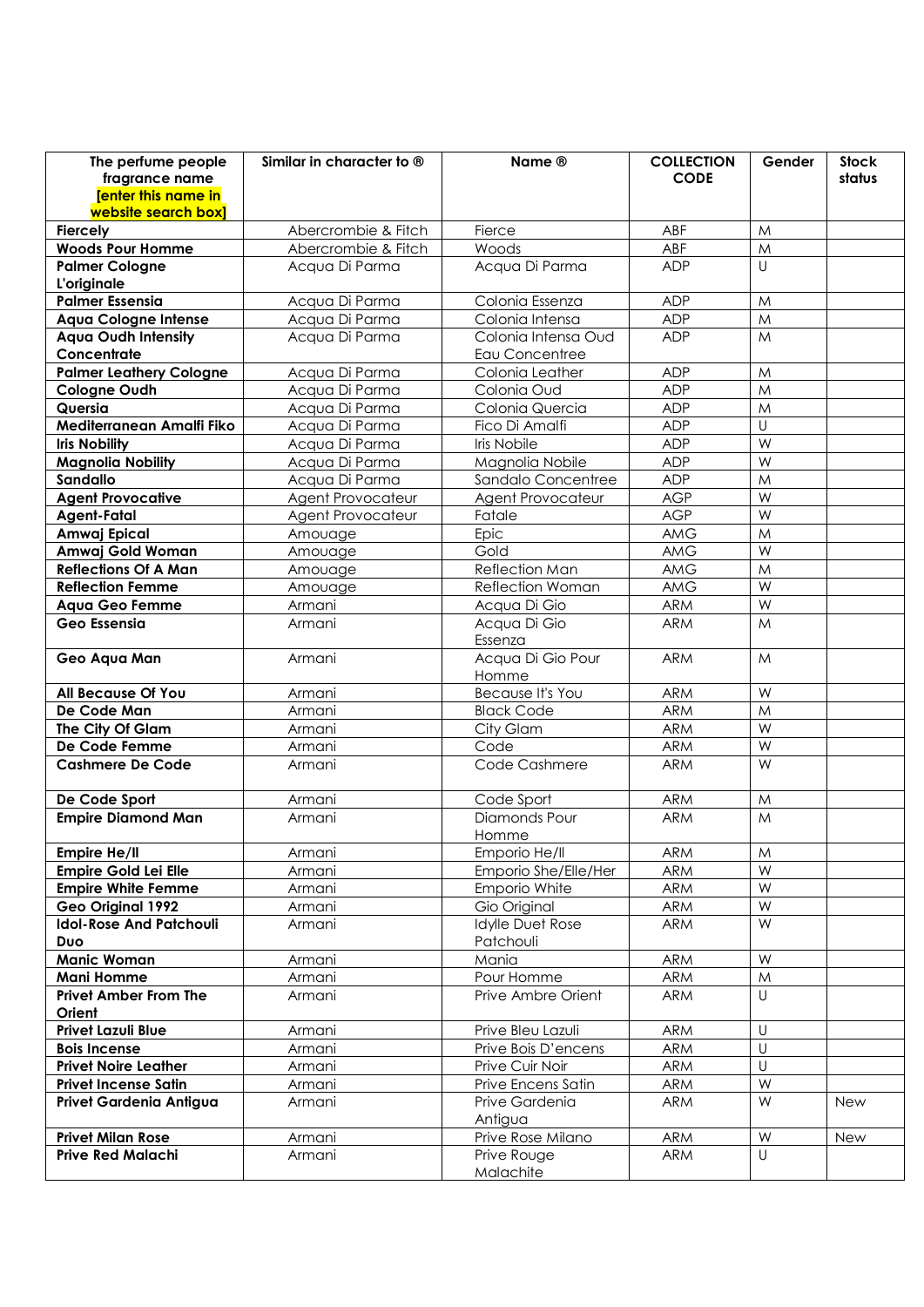| Privet-Oud For The Royal                                  | Armani                       | Prive Royal Oud                       | ARM                                      | U                       |            |
|-----------------------------------------------------------|------------------------------|---------------------------------------|------------------------------------------|-------------------------|------------|
| <b>Sensy Femme</b>                                        | Armani                       | Sensi                                 | <b>ARM</b>                               | $\overline{\mathsf{W}}$ |            |
| Yes Sii                                                   | Armani                       | Si                                    | <b>ARM</b>                               | W                       |            |
| Yes Sii Roses                                             | Armani                       | Si Intense                            | <b>ARM</b>                               | W                       |            |
| Yes Sii Intensity                                         | Armani                       | Si Rose Signature                     | <b>ARM</b>                               | W                       |            |
| <b>Strong For You</b>                                     | Armani                       | Stronger With You                     | <b>ARM</b>                               | M                       |            |
| <b>Empire White For Men</b>                               | Armani                       | White For Men                         | <b>ARM</b>                               | $\mathsf{M}$            |            |
| <b>Empire Diamond Femme</b>                               | Armani                       | Diamonds                              | ARM                                      | W                       |            |
| <b>Empire Diamond Femme</b>                               | Armani                       | Diamonds Intense                      | <b>ARM</b>                               | W                       |            |
| Intensity                                                 |                              |                                       |                                          |                         |            |
| <b>Oud For Her Majesty</b>                                | Atkinsons                    | Her Majesty The Oud                   | <b>ATK</b>                               | W                       | New        |
| <b>Oud For His Majesty</b>                                | Atkinsons                    | His Majesty The Oud                   | ATK                                      | M                       | New        |
| <b>Floral Botanics</b>                                    | Balenciaga                   | Florabotanica                         | <b>BNCG</b>                              | W                       |            |
| <b>Rose Botanics</b>                                      | Balenciaga-                  | Rosabotanica                          | <b>BNCG</b>                              | W                       |            |
|                                                           | Rosabotanica                 |                                       |                                          |                         |            |
| <b>Amber From Dubai</b>                                   | Bond No.9                    | Dubai Amber                           | B <sub>9</sub>                           | U<br>W                  | New        |
| <b>Mon Black Jasmine</b><br><b>Berry Classical London</b> | <b>Bulgari</b>               | Mon Jasmine Noir<br>London (Original) | <b>BVL</b><br><b>BBY</b>                 | W                       | Out of     |
|                                                           | <b>Burberry</b>              |                                       |                                          |                         |            |
| <b>Bur And Berry Touch</b>                                | <b>Burberry</b>              | Touch                                 | BBY                                      | M                       | stock      |
| <b>Accords And Oudh</b>                                   | <b>Byredo</b>                | Accord Oud                            | <b>BRD</b>                               | U                       |            |
| <b>By Reado Biblotheque</b>                               | <b>Byredo</b>                | Biblioteque                           | <b>BRD</b>                               | U                       | New        |
| <b>Saffron Noir</b>                                       | <b>Byredo</b>                | <b>Black Saffron</b>                  | <b>BRD</b>                               | U                       |            |
| <b>Blanche By Reado</b>                                   | <b>Byredo</b>                | Blanche                               | <b>BRD</b>                               | $\overline{\mathsf{W}}$ |            |
| <b>Inees And Vinudh</b>                                   | <b>Byredo</b>                | Inez Vinoodh 1996                     | <b>BRD</b>                               | U                       |            |
| <b>By Reado In Floresence</b>                             | <b>Byredo</b>                | Infloresence                          | <b>BRD</b>                               | W                       | <b>New</b> |
| <b>By Reado Marijuana</b>                                 | <b>Byredo</b>                | Marijuana                             | <b>BRD</b>                               | U                       |            |
| <b>By Reado The Mohave</b>                                | <b>Byredo</b>                | <b>Mohave Ghost</b>                   | <b>BRD</b>                               | U                       | <b>New</b> |
| <b>Ghosts</b>                                             |                              |                                       |                                          |                         |            |
| <b>Mixed Emotions</b>                                     | <b>Byredo</b>                | Mixed In Emotions                     | <b>BRD</b>                               | U                       | New        |
| <b>Immortal Oudh</b>                                      | <b>Byredo</b>                | Oud Immortelle                        | <b>BRD</b>                               | U                       |            |
| <b>By Reado Palermo</b>                                   | <b>Byredo</b>                | Palermo                               | <b>BRD</b>                               | W                       |            |
| <b>By Reado Night Reine</b>                               | <b>Byredo</b>                | Reine De Nuit                         | <b>BRD</b>                               | U                       | <b>New</b> |
| <b>Roses For No Man (Unisex)</b>                          | <b>Byredo</b>                | Rose For No Man's                     | <b>BRD</b>                               | U                       |            |
|                                                           |                              | Land                                  |                                          |                         |            |
| <b>By Reado Slowdancing</b>                               | <b>Byredo</b>                | Slowdance                             | <b>BRD</b>                               | U                       | New        |
| <b>By Reado Sundaze</b>                                   | <b>Byredo</b>                | Sundazed                              | <b>BRD</b>                               | U                       | New        |
| <b>Tobacco And Mandarin</b>                               | <b>Byredo</b>                | <b>Tobacco Mandarin</b>               | <b>BRD</b>                               | U                       | New        |
| <b>More Amore</b>                                         | Cacharel                     | Amor Amor                             | CRL                                      | W                       |            |
| Anay                                                      | Cacharel                     | Anais Anais                           | <b>CRL</b>                               | W                       |            |
| Oh Eden                                                   | Cacharel                     | Eau D'eden                            | CRL                                      | W                       |            |
| <b>Eden's Garden</b>                                      | Cacharel                     | Eden                                  | CRL                                      | W                       |            |
| Oh Gloria                                                 | Cacharel                     | Gloria                                | CRL                                      | W                       |            |
| Lulu                                                      | Cacharel                     | Lou Lou                               | CRL                                      | W                       |            |
| Lulu Blu                                                  | Cacharel                     | Lou Lou Blue                          | CRL                                      | W                       |            |
| See K Be                                                  | Calvin Klein                 | Вe                                    | <b>CKL</b>                               | U                       |            |
| <b>Escaped Femme</b>                                      | Calvin Klein                 | Escape                                | <b>CKL</b>                               | W                       |            |
| <b>Eternal Femme</b>                                      | Calvin Klein                 | Eternity                              | <b>CKL</b>                               | W<br>W                  |            |
| <b>Euphoric Femme</b><br><b>Obsessive Woman</b>           | Calvin Klein                 | Euphoria                              | <b>CKL</b><br><b>CKL</b>                 | W                       |            |
| See K1                                                    | Calvin Klein<br>Calvin Klein | Obsession<br>One                      | <b>CKL</b>                               | U                       |            |
| See K Be                                                  | Calvin Klein -Be             | Вe                                    | <b>CKL</b>                               | $\mathsf{M}$            |            |
| <b>Escaped Man</b>                                        | Calvin Klein-Escape          | Escape                                | <b>CKL</b>                               | ${\sf M}$               |            |
| <b>Euphoric Man</b>                                       | Calvin Klein-Euphoria        | Euphoria                              | <b>CKL</b>                               | M                       | Out of     |
|                                                           |                              |                                       |                                          |                         | stock      |
| <b>211 Man</b>                                            | Carolina Herrera             | 212 Man                               | CH                                       | ${\sf M}$               |            |
| 211 Sexy Femme                                            | Carolina Herrera             | 212 Sexy Woman                        | $\mathsf{CH}% \left( \mathcal{M}\right)$ | W                       |            |
| 211vip Man                                                | Carolina Herrera             | 212 Vip Man                           | $\mathsf{CH}% \left( \mathcal{M}\right)$ | ${\sf M}$               |            |
| 211 Femme                                                 | Carolina Herrera-            | 212 Woman                             | <b>CH</b>                                | W                       |            |
| Sa Rutti 18 81                                            | Cerutti                      | 1881 Woman                            | CRR                                      | W                       |            |
|                                                           |                              |                                       |                                          |                         |            |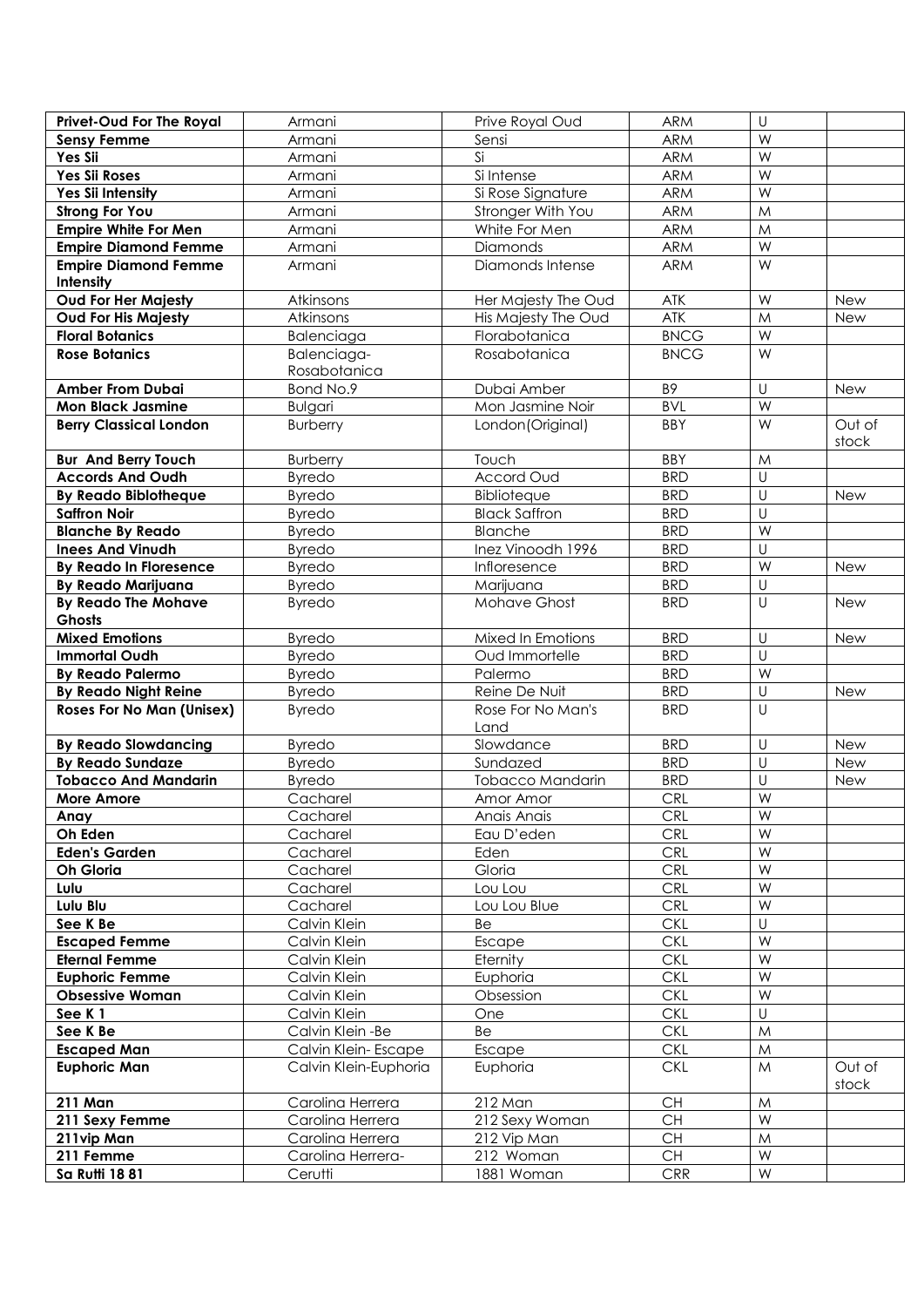| <b>Blur Homme</b>              | <b>Chain Collection</b> | <b>Blue Homme</b>       | <b>CHAIN</b> | M                       |        |
|--------------------------------|-------------------------|-------------------------|--------------|-------------------------|--------|
| For My Sieur                   | <b>Chain Collection</b> | Pour Monsieur           | <b>CHAIN</b> | M                       |        |
| <b>Allude For Men</b>          | <b>Chain Collection</b> | Allure Pour Homme       | <b>CHAIN</b> | M                       |        |
| <b>Allude Sensitive</b>        | <b>Chain Collection</b> | Allure Sensuelle        | <b>CHAIN</b> | W                       |        |
| <b>Chain Bairitz</b>           | <b>Chain Collection</b> | Biarritz                | <b>CHAIN</b> | W                       | Out of |
|                                |                         |                         |              |                         | stock  |
| <b>The Chancer</b>             | <b>Chain Collection</b> | Chance                  | <b>CHAIN</b> | W                       |        |
| <b>The Fresh Chancer</b>       | <b>Chain Collection</b> | Chance Eau Fraiche      | <b>CHAIN</b> | W                       |        |
| <b>Chancer Tenderness</b>      | <b>Chain Collection</b> | Chance Eau Tender       | <b>CHAIN</b> | W                       |        |
| <b>The Chancer Vive</b>        | <b>Chain Collection</b> | Chance Eau Vive         | <b>CHAIN</b> | W                       |        |
| <b>Cocoa Chain</b>             | <b>Chain Collection</b> | Coco                    | <b>CHAIN</b> | W                       |        |
| <b>Cocoa Gazelle Intensity</b> | <b>Chain Collection</b> | Coco Mademoiselle       | <b>CHAIN</b> | W                       |        |
|                                |                         | Intense                 |              |                         |        |
| <b>Coco Gazelle</b>            | <b>Chain Collection</b> | Coco Mademoiselle       | <b>CHAIN</b> | W                       |        |
|                                |                         | Intense                 |              |                         |        |
| <b>Cocoa Black</b>             | <b>Chain Collection</b> | Coco Noir               | <b>CHAIN</b> | W                       |        |
| <b>Gabielle</b>                | <b>Chain Collection</b> | Gabrielle               | <b>CHAIN</b> | W                       |        |
| Chain L'eau                    | <b>Chain Collection</b> | L'eau                   | <b>CHAIN</b> | W                       |        |
| <b>Nine Teens - Powder</b>     | <b>Chain Collection</b> | No 19. Poudre           | <b>CHAIN</b> | W                       |        |
| <b>Nine Teens</b>              | <b>Chain Collection</b> | No.19                   | <b>CHAIN</b> | W                       |        |
| <b>Twenty Two Women</b>        | <b>Chain Collection</b> | <b>No.22</b>            | <b>CHAIN</b> | W                       |        |
| <b>The Fiver</b>               | <b>Chain Collection</b> | No.5                    | <b>CHAIN</b> | W                       |        |
| <b>The Fiver Premium</b>       | <b>Chain Collection</b> | No.5 Eau Premiere       | <b>CHAIN</b> | W                       |        |
| <b>Une Flower Chain</b>        | <b>Chain Collection</b> | Une Fleur               | <b>CHAIN</b> | W                       |        |
| Kloe                           | Chloe                   | Chloe                   | <b>CLO</b>   | W                       |        |
| <b>Kloe Low</b>                | Chloe                   | L'eau                   | <b>CLO</b>   | $\overline{\mathsf{W}}$ |        |
| <b>Kloe Loved</b>              | Chloe                   | Love                    | <b>CLO</b>   | W                       |        |
| <b>Kloe Narcissus</b>          | Chloe                   | Narcisse                | <b>CLO</b>   | $\overline{\mathsf{W}}$ |        |
| Kloe Perfume                   | Chloe                   | Parfum (2008            | <b>CLO</b>   | W                       |        |
|                                |                         | Release)                |              |                         |        |
| Kloe Roses Ltd Ed.             | Chloe                   | <b>Rose Edition</b>     | <b>CLO</b>   | W                       |        |
| <b>Elixir Of Aromas</b>        | Clinique                | <b>Aromatics Elixir</b> | <b>CLQ</b>   | W                       |        |
| <b>Rose And Beyond</b>         | Clinique                | <b>Beyond Rose</b>      | <b>CLQ</b>   | W                       |        |
| <b>Happiest Femme</b>          | Clinique                | Happy                   | <b>CLQ</b>   | W                       |        |
| Wrapped                        | Clinique                | Wrappings               | <b>CLQ</b>   | W                       |        |
| <b>Happiest Man</b>            | Clinique-               | Happy For Men           | <b>CLQ</b>   | M                       |        |
| 1827 Woman                     | <b>Clive Chrisian</b>   | 1872 Woman              | <b>CLQ</b>   | W                       |        |
| 1827 Man                       | <b>Clive Christian</b>  | 1872 Man                | <b>CLV</b>   | M                       |        |
| <b>Cosmic Florals</b>          | <b>Clive Christian</b>  | <b>Cosmic Flower</b>    | <b>CLV</b>   | W                       | Out of |
|                                |                         |                         |              |                         | stock  |
| <b>Christian No.1</b>          | <b>Clive Christian</b>  | No.1                    | <b>CLV</b>   | M                       | New    |
| <b>Rocks And Rose</b>          | <b>Clive Christian</b>  | Rock Rose               | <b>CLV</b>   | W                       | Out of |
|                                |                         |                         |              |                         | stock  |
| Ex Man                         | <b>Clive Christian</b>  | X For Men               | <b>CLV</b>   | M                       |        |
| Ex Woman                       | <b>Clive Christian</b>  | X Woman                 | <b>CLV</b>   | W                       |        |
| <b>Come Garcon</b>             | Comme Des Garcon        | Comme Des Garcon        | CDG          | U                       |        |
| <b>Come Garcon - Deux</b>      | Comme Des               | Comme Des               | CDG          | $\cup$                  | Out of |
|                                | Garcon-li               | Garcon-II               |              |                         | stock  |
| <b>Palmer Picaso</b>           | Coty                    | Paloma Picasso          | <b>CTY</b>   | W                       |        |
| Lavender From Aberdeen         | Creed                   | Aberdeen Lavender       | CRD          | W                       |        |
| <b>Agua Florentine</b>         | Creed                   | Acqua Fiorentina        | CRD          | W                       |        |
| <b>Green Tea Of Asia</b>       | Creed                   | Asian Green Tea         | CRD          | U                       |        |
| <b>Adventis</b>                | Creed                   | Aventus                 | CRD          | M                       |        |
| <b>Adventis Femme</b>          | Creed                   | Aventus For Her         | CRD          | W                       |        |
| Le Fleur De Gardenia           | Creed                   | Fleur De Gardenia       | CRD          | W                       | New    |
| <b>Green Tea Of Asia</b>       | Creed                   | Green Asian Tea         | <b>CRD</b>   | M                       |        |
| <b>Green Tweed Of Ireland</b>  | Creed                   | Green Irish Tweed       | CRD          | M                       |        |
| <b>Valley Of Green</b>         | Creed                   | <b>Green Valley</b>     | <b>CRD</b>   | M                       | New    |
| The Himalayan                  | Creed                   | Himalaya                | CRD          | M                       |        |
| <b>Imperial Miles</b>          | Creed                   | Imperial Millesime      | CRD          | M                       |        |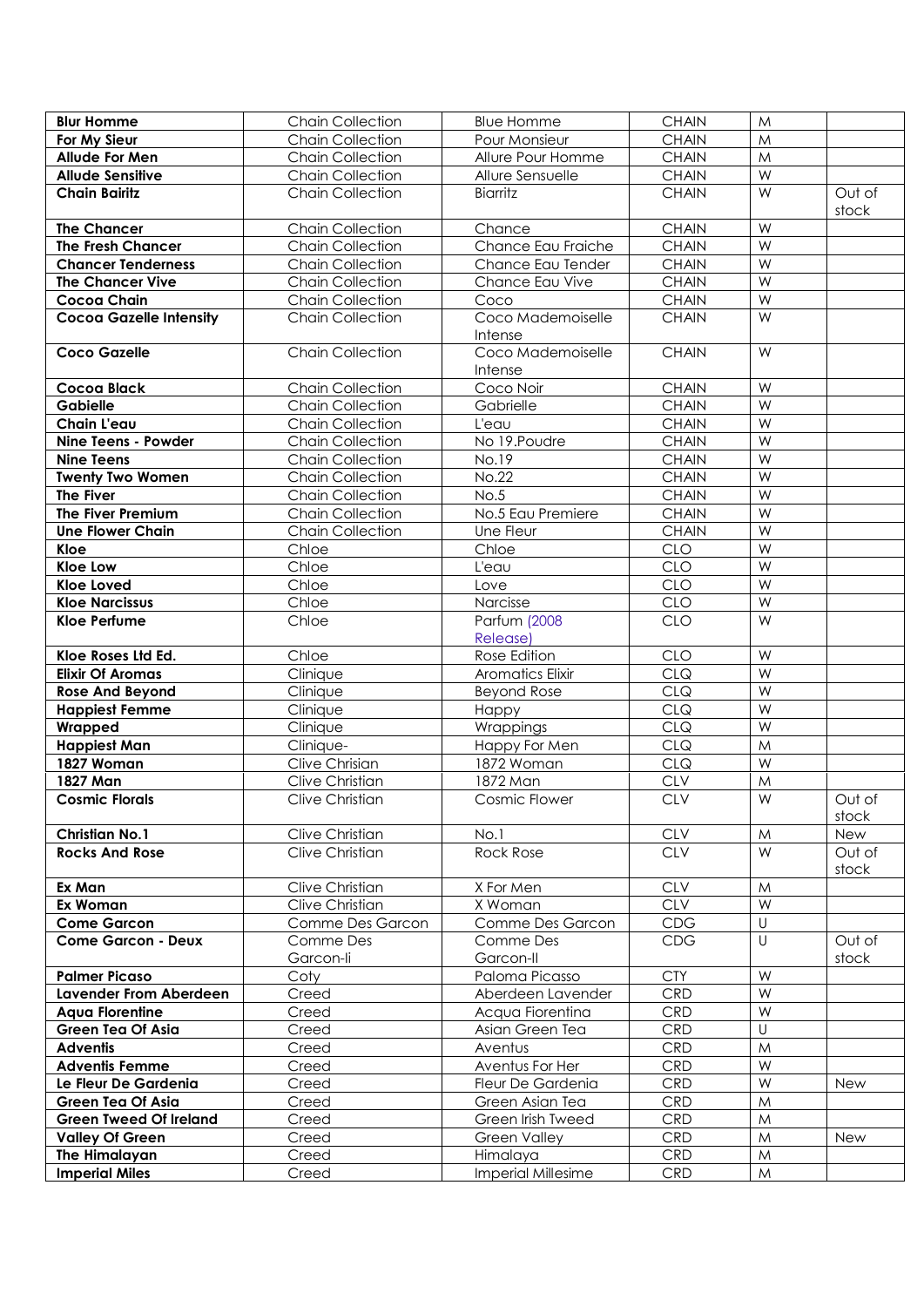| In Love-Black                                                  | Creed       | Love In Black                         | <b>CRD</b> | W                       |                 |
|----------------------------------------------------------------|-------------|---------------------------------------|------------|-------------------------|-----------------|
| In Love-White                                                  | Creed       | Love In White                         | CRD        | $\overline{\mathsf{W}}$ |                 |
| <b>Savage Neroli</b>                                           | Creed       | Neroli Sauvage                        | CRD        | W                       |                 |
| <b>Savage Neroli</b>                                           | Creed       | Neroli Sauvage                        | CRD        | $\mathsf{M}$            |                 |
| <b>Santalle The Original</b>                                   | Creed       | Original Santal                       | CRD        | $\mathsf{M}$            |                 |
| Vetiver L'originale                                            | Creed       | Original Vetiver (2004<br>Release)    | CRD        | M                       |                 |
|                                                                | Creed       | Pure White Cologne                    | CRD        |                         |                 |
| Cologne In White                                               |             |                                       |            | M                       |                 |
| <b>May Fayre Royalty</b>                                       | Creed       | Royal Mayfair                         | CRD        | M                       |                 |
| <b>Oudh Royale</b>                                             | Creed       | Royal Oud                             | CRD        | $\cup$                  |                 |
| <b>Princess Royale Wood</b><br><b>Mountainous Silver Water</b> | Creed       | Royal Princess Oud                    | CRD        |                         |                 |
|                                                                | Creed       | Silver Mountain<br>Water              | CRD        | M                       |                 |
| <b>Spice And Woods</b>                                         | Creed       | Spice And Wood                        | CRD        | U                       |                 |
| <b>Sublime Vanilla</b>                                         | Creed       | Sublime Vanille                       | CRD        | U                       |                 |
| The Tab Of Rome                                                | Creed       | Tabarome                              | CRD        | M                       |                 |
| <b>Viking Warrior Pour</b>                                     | Creed       | Viking                                | CRD        | M                       |                 |
| Homme                                                          |             |                                       |            |                         |                 |
| <b>Island Of Virgin Water</b>                                  | Creed       | Virgin Island Water                   | CRD        | U                       |                 |
| <b>Flower In White</b>                                         | Creed       | White Flowers                         | CRD        | W                       |                 |
| Windsa                                                         | Creed       | Windsor                               | CRD        | M                       |                 |
| Dolcha Woman 92                                                | D&G         | D&G Woman                             | DGB        | W                       |                 |
| <b>Dolcha Feminine</b>                                         | D&G         | Feminine                              | DGB        | W                       |                 |
| <b>Lights And Blues Femme</b>                                  | D&G         | Light Blue                            | DGB        | $\overline{\mathsf{W}}$ |                 |
| <b>Dolcha For Femme</b>                                        | D&G         | Pour Femme (2013)                     | DGB        | $\overline{\mathsf{W}}$ |                 |
| <b>Dolcha Femme Intensity</b>                                  | D&G         | Pour Femme Intense                    | DGB        | W                       |                 |
| <b>Dolcha Sicilian</b>                                         | D&G         | Sicily                                | DGB        | W                       | Out of          |
|                                                                |             |                                       |            |                         | stock           |
| Dolche Is The One - Man                                        | D&G         | The One                               | <b>DGB</b> | M                       | Out of          |
|                                                                |             |                                       |            |                         | stock           |
| <b>Dolche Is The One</b>                                       | D&G         | The One Woman                         | <b>DGB</b> | W                       |                 |
| Desert Of Velvet Oudh                                          | D&G         | Velvet Desert Oud                     | DGB        | $\cup$                  |                 |
| <b>Dolcha Exotic Leathery</b>                                  | D&G         | Velvet Exotic                         | DGB        | $\cup$                  |                 |
| Velvet                                                         |             | Leather                               |            |                         |                 |
| <b>Patchouli In Velvet</b>                                     | D&G         | Velvet Patchouli                      | DGB        | U                       |                 |
| <b>Cooler Water Femme</b>                                      | Davidoff    | Cool Water                            | <b>DVD</b> | W                       |                 |
| <b>Cooler Water Man</b>                                        | Davidoff    | Cool Water Man                        | <b>DVD</b> | M                       |                 |
| <b>Fuel For Ever Woman</b>                                     | Diesel      | Fuel For Life                         | <b>DSL</b> | W                       |                 |
| The Brave Only                                                 | Diesel      | Only The Brave                        | <b>DSL</b> | M                       |                 |
| <b>Bouquet Bloom Absolute</b>                                  | Dior        | Absolutely Blooming<br><b>Bouquet</b> | <b>CDR</b> | W                       | Out of<br>stock |
| <b>Addictive</b>                                               | Dior        | Addict                                | CDR        | W                       |                 |
| <b>Addicitve Too</b>                                           | <b>Dior</b> | Addict 2                              | <b>CDR</b> | W                       |                 |
| <b>Addictive-Life</b>                                          | Dior        | Addict To Life                        | <b>CDR</b> | W                       |                 |
| <b>Dure Amber Nuit</b>                                         | Dior        | Ambre Nuit                            | CD         | $\cup$                  |                 |
| <b>Bouquet Bloom</b>                                           | Dior        | <b>Blooming Bouquet</b>               | <b>CDR</b> | W                       |                 |
| <b>Dure Cuir Carnage</b>                                       | Dior        | Cuir Cannage                          | <b>CDR</b> | W                       |                 |
| Dure Ella                                                      | Dior        | Diorella                              | <b>CDR</b> | W                       |                 |
| <b>Dure Sense</b>                                              | Dior        | Dioressence                           | <b>CDR</b> | W                       |                 |
| Dure Simo                                                      | Dior        | Diorissimmo                           | <b>CDR</b> | W                       |                 |
| <b>Dolchaveeto</b>                                             | Dior        | Dolce Vita                            | <b>CDR</b> | W                       |                 |
| <b>Dure Dune</b>                                               | Dior        | Dune For Women                        | <b>CDR</b> | W                       |                 |
| Dure Dune Pour Homme                                           | Dior        | Dune Pour Homme                       | <b>CDR</b> | M                       |                 |
| <b>Oh Dolchaveeto</b>                                          | Dior        | Eau De Dolce Vita                     | CDR        | W                       |                 |
| <b>Salvage Pour Homme</b>                                      | Dior        | Sauvage                               | CDR        | M                       |                 |
| Oh Salvage                                                     | Dior        | Eau Sauvage                           | <b>CDR</b> | M                       |                 |
| Oh Salvage 2017                                                | Dior        | Eau Sauvage 2017                      | CDR        | M                       |                 |
| <b>Fan Heights</b>                                             | Dior        | Fahrenheit                            | CDR        | ${\sf M}$               |                 |
| <b>Dure Homme Intensity</b>                                    | Dior        | Homme Intense                         | <b>CDR</b> | M                       |                 |
| Dure Homme Sporty                                              | Dior        | Homme Sport                           | <b>CDR</b> | ${\sf M}$               |                 |
|                                                                |             |                                       |            |                         |                 |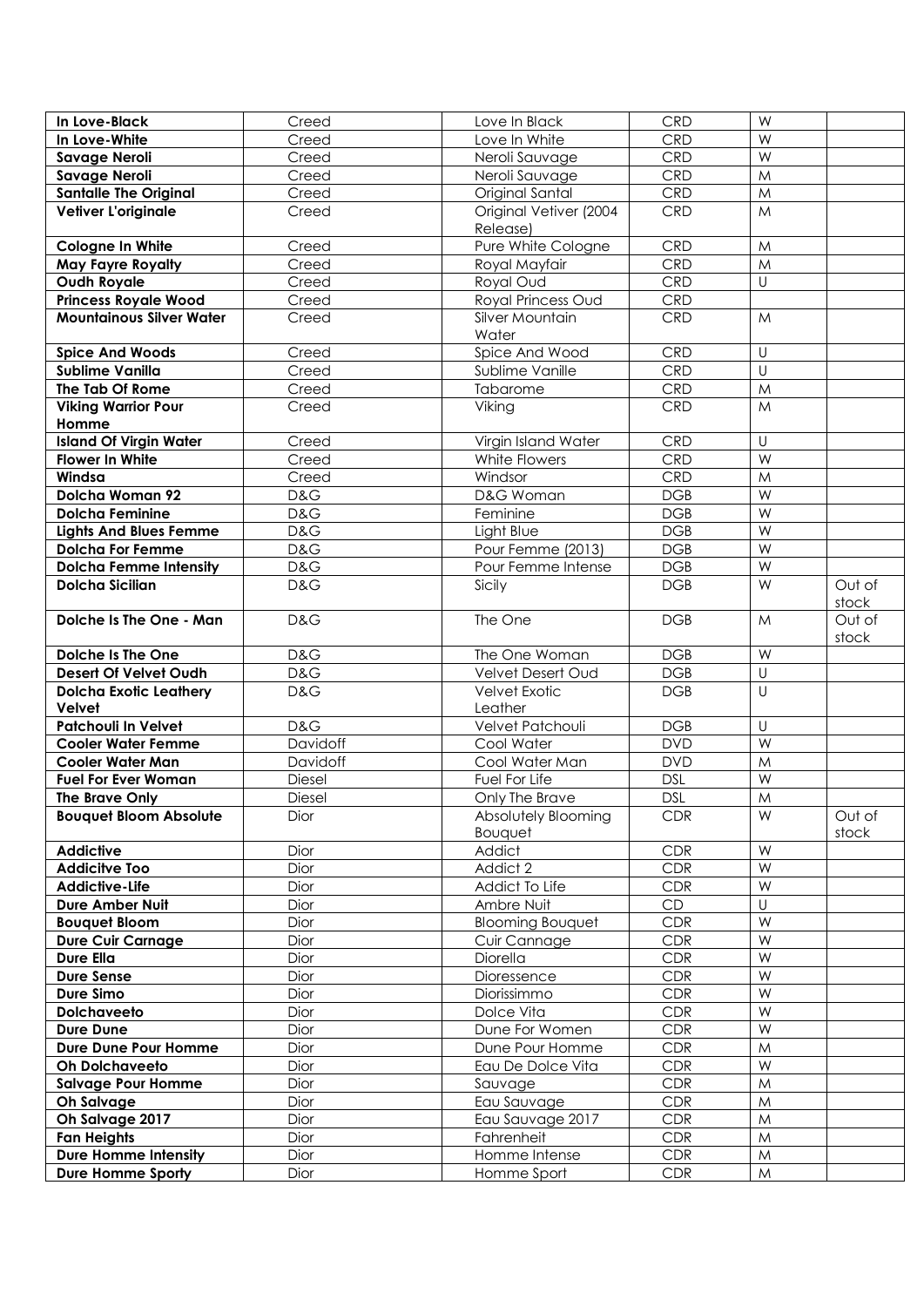| Dure Homme Sporty 2012                       | <b>Dior</b>  | Homme Sport (2012)                           | <b>CDR</b>  | M                       |                   |
|----------------------------------------------|--------------|----------------------------------------------|-------------|-------------------------|-------------------|
|                                              |              | Release)                                     |             | W                       |                   |
| <b>Hypnotizing Poisons</b>                   | Dior         | <b>Hypnotic Poison</b>                       | <b>CDR</b>  | W                       |                   |
| <b>Sensual Hypnotizing</b><br><b>Poisons</b> | <b>Dior</b>  | <b>Hypnotic Poison</b><br>Sensuelle          | <b>CDR</b>  |                         |                   |
| <b>Patchouli Imperiale</b>                   | Dior         | Imperial Patchouli                           | <b>CDR</b>  | U                       |                   |
| J'adorable - Enjoy                           | Dior         | In Joy                                       | <b>CDR</b>  | W                       |                   |
| <b>J'adoreable</b>                           | Dior         | J'adore                                      | <b>CDR</b>  | W                       |                   |
| J'adoreable Leau Floral                      | Dior         | J'adore L'eau                                | <b>CDR</b>  | W                       |                   |
| <b>J'adoreable Gold L'or</b>                 | <b>Dior</b>  | J'adore L'or                                 | <b>CDR</b>  | W                       | Out of<br>stock   |
| <b>J'adoreable Luminous</b>                  | Dior         | J'adore Lumiere                              | <b>CDR</b>  | W                       |                   |
| <b>J'adoreable Touch</b>                     | Dior         | J'adore Touche                               | <b>CDR</b>  | W                       |                   |
| Dure Oudh And Leather                        | <b>Dior</b>  | Leather Oud                                  | <b>CDR</b>  | $\cup$                  |                   |
| <b>Poisonous At Midnight</b>                 | Dior         | Midnight Poison                              | <b>CDR</b>  | W                       |                   |
| <b>Miss Dure Femme</b>                       | Dior         | Miss Dior                                    | <b>CDR</b>  | W                       |                   |
| <b>Sherry Femme</b>                          | Dior         | Miss Dior Le Parfum<br>/Aka Miss Dior Cherie | <b>CDR</b>  | W                       |                   |
| Dure Isfahaan Oudh                           | <b>Dior</b>  | Oud Ispahan                                  | <b>CDR</b>  | $\cup$                  |                   |
| Poisonous                                    | Dior         | Poison                                       | <b>CDR</b>  | W                       |                   |
| <b>Poisonous Girls</b>                       | Dior         | Poison Girl                                  | <b>CDR</b>  | W                       |                   |
| <b>Poisonous And Tender</b>                  | Dior         | Poison Tendre                                | <b>CDR</b>  | W                       |                   |
| <b>Purely Poisonous</b>                      | Dior         | Pure Poison                                  | <b>CDR</b>  | $\overline{\mathsf{W}}$ |                   |
| <b>Purely Poisonous Elixirs</b>              | Dior         | Pure Poison Elixir                           | <b>CDR</b>  | W                       |                   |
| <b>Salvage Elixir</b>                        | Dior         | Sauvage Elixir                               | <b>CDR</b>  | $\mathsf{M}$            | New               |
| Salvage                                      | <b>Dior</b>  | Sauvage Pour<br>Homme                        | <b>CDR</b>  | M                       |                   |
| e Spice Blends                               | <b>Dior</b>  | Spice Blend                                  | <b>CDR</b>  | $\cup$                  | New               |
| <b>Dptg Ambre</b>                            | Diptyque     | Ambre                                        | <b>DPTQ</b> | $\cup$                  |                   |
| <b>Baies With Rose And</b><br>Current        | Diptyque     | <b>Baies</b>                                 | <b>DPTQ</b> | $\cup$                  |                   |
| Doo Son                                      | Diptyque     | Do Son                                       | <b>DPTQ</b> | $\cup$                  |                   |
| Oh Rose                                      | Diptyque     | Eau Rose                                     | <b>DPTQ</b> | $\cup$                  |                   |
| <b>Wood Fire</b>                             | Diptyque     | Feu De Bois                                  | <b>DPTQ</b> | $\cup$                  |                   |
| <b>Dptg Peau Fleur</b>                       | Diptyque     | Fleur De Peau                                | <b>DPTQ</b> | $\cup$                  |                   |
| <b>Dptg Hesperides</b>                       | Diptyque     | L'eau Des Hespérides                         | <b>DPTQ</b> | $\cup$                  | <b>Back</b><br>in |
| Dans L'ambre De L'eau                        | Diptyque     | L'ombre Dans L'eau                           | <b>DPTQ</b> | U                       | stock             |
| <b>DPTQ Ofreesia</b>                         | Diptyque     | O'fresia                                     | <b>DPTQ</b> | W                       |                   |
| Olena                                        | Diptyque     | Olene                                        | <b>DPTQ</b> | W                       | New               |
| <b>Opopanax And Resins</b>                   | Diptyque     | Opopanax                                     | <b>DPTQ</b> | U                       |                   |
| <b>DPTQ Oud Paola</b>                        | Diptyque     | Oud Palao                                    | <b>DPTQ</b> | $\cup$                  |                   |
| Oh Yeydo                                     | Diptyque     | Oyedo                                        | <b>DPTQ</b> | $\cup$                  |                   |
| <b>Philo Psykoss</b>                         | Diptyque     | Philosykos                                   | <b>DPTQ</b> | $\cup$                  |                   |
| DPTQ Le Tempo                                | Diptyque     | Tempo                                        | <b>DPTQ</b> | $\cup$                  |                   |
| Vetiveryo                                    | Diptyque     | Vetiverio                                    | <b>DPTQ</b> | $\cup$                  | Out of<br>stock   |
| Dk Cashmere In Black                         | <b>Dkny</b>  | <b>Black Cashmere</b>                        | <b>DKN</b>  | W                       |                   |
| <b>Dk Mist Of Cashmere</b>                   | <b>Dkny</b>  | Cashmere Mist                                | <b>DKN</b>  | W                       |                   |
| Dk Woman 2000                                | <b>Dkny</b>  | Woman(2000<br>Release)                       | <b>DKN</b>  | W                       |                   |
| <b>Molecular One</b>                         | Eccentric    | Molecule No. 01                              | <b>ECC</b>  | $\cup$                  |                   |
| <b>Molecular One-Patchouli</b>               | Eccentric    | Molecule No. 01 -<br>Patchouli               | <b>ECC</b>  | $\cup$                  | <b>New</b>        |
| Elisab                                       | Elie Saab    | Elie Saab                                    | ESB         | W                       |                   |
| <b>Goddess In Bronze</b>                     | Estee Lauder | <b>Bronze Goddess</b>                        | EL          | W                       |                   |
| Know                                         | Estee Lauder | Knowing                                      | EL          |                         | Out of<br>stock   |
| <b>New Muse</b>                              | Estee Lauder | Modern Muse                                  | EL          | W                       |                   |
|                                              |              |                                              |             |                         |                   |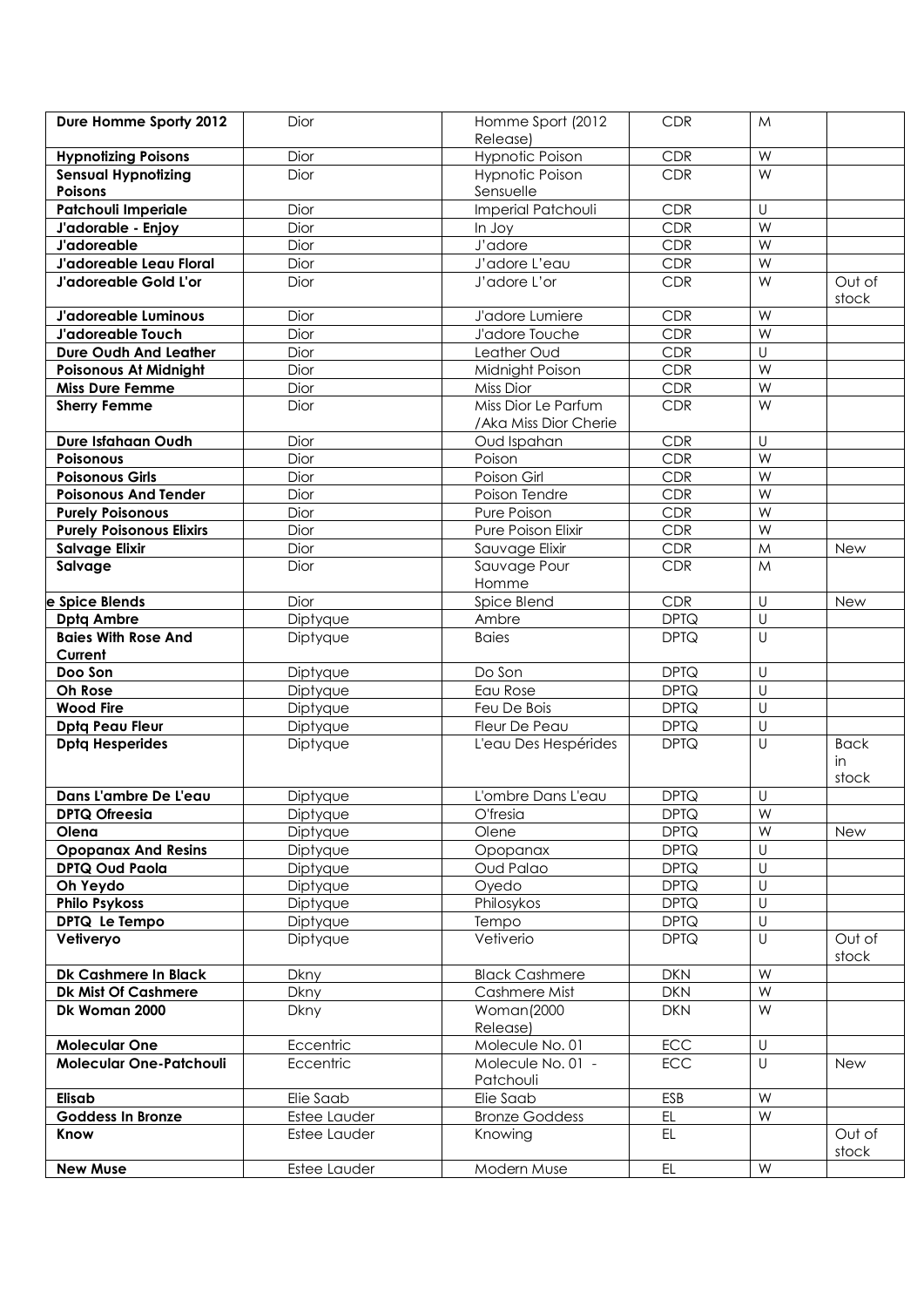| <b>Pleasure For Her</b>                      | Estee Lauder            | Pleasures                            | EL         | W                       |        |
|----------------------------------------------|-------------------------|--------------------------------------|------------|-------------------------|--------|
| <b>Private Collection</b>                    | Estee Lauder            | <b>Private Collection</b>            | EL         | W                       |        |
| Spellbinding                                 | Estee Lauder            | Spellbound                           | EL         | W                       |        |
| <b>Tuberose And Gardenia</b>                 | <b>Estee Lauder</b>     | <b>Tuberose And</b>                  | <b>EL</b>  | $\overline{W}$          | Out of |
|                                              |                         | Gardenia                             |            |                         | stock  |
| <b>Youthful Glow</b>                         | Estee Lauder            | Youth Dew                            | EL         | W                       |        |
| <b>Youthful Glow Nude</b>                    | <b>Estee Lauder</b>     | Youth Dew Amber                      | EL         | W                       |        |
|                                              |                         | Nude                                 |            |                         |        |
| Fend.D Man                                   | Fendi                   | Fendi Pour Homme                     | <b>FND</b> | M                       |        |
| Fend.D                                       | Fendi (Donna)           | Fendi (Donna)                        | <b>FND</b> | W                       |        |
| <b>Amber Tiger</b>                           | Givenchy                | Ambre Tigre                          | <b>GVC</b> | $\cup$                  |        |
| <b>Angels And Demons</b>                     | Givenchy                | Ange Ou Demon                        | GVC        | W                       |        |
| <b>The Gentle Man</b>                        | Givenchy                | Gentleman                            | <b>GVC</b> | M                       |        |
| <b>Couture Heat</b>                          | Givenchy                | <b>Hot Couture</b>                   | <b>GVC</b> | $\overline{\mathsf{W}}$ |        |
| <b>Irresistibly Femme</b>                    | Givenchy                | Very Irresistable                    | <b>GVC</b> | W                       |        |
| A Song For Rose                              | Gucci                   | A Song For A Rose                    | GCC        | $\cup$                  |        |
| <b>Cuchi Bambu</b>                           | Gucci                   | Bamboo                               | GCC        | W                       |        |
| <b>Cuchi Blooming</b>                        | Gucci                   | Bloom                                | GCC        | W                       |        |
| <b>Envious Woman</b>                         | Gucci                   | Envy                                 | GCC        | W                       |        |
| <b>Envious Pour Homme</b>                    | Gucci                   | Envy                                 | GCC        | M                       |        |
| <b>Envious Me</b>                            | Gucci                   | Envy Me                              | GCC        | W                       | Out of |
|                                              |                         |                                      |            |                         | stock  |
| <b>Cuchi Flore</b>                           | Gucci                   | Flora                                | GCC        | W                       |        |
| <b>Cuchi Violet Generosity</b>               | Gucci                   | Flora Generous Violet                | GCC        | W                       |        |
| <b>Cuchi Gardenia</b>                        | Gucci                   | Flora Gorgeous                       | GCC        | W                       |        |
|                                              |                         |                                      |            |                         |        |
| Generosity<br><b>Cuchi Pour Homme</b>        |                         | Gardenia<br>Gucci Pour Homme         | GCC        |                         |        |
|                                              | Gucci                   |                                      | GCC        | M                       |        |
| <b>Guilt Noir For Men</b>                    | Gucci                   | <b>Guilty Black</b>                  | GCC        | $\mathsf{M}$<br>W       |        |
| <b>Guilt Intensity</b>                       | Gucci                   | Guilty Intense                       |            |                         |        |
| <b>Guilt Intensity Man</b>                   | Gucci                   | Guilty Intense Pour                  | GCC        | M                       |        |
| <b>Guilt For Men</b>                         |                         | Homme                                |            |                         |        |
|                                              | Gucci                   | Guilty Man                           | GCC        | M                       |        |
| <b>Guilt Platinum Homme</b>                  | Gucci                   | Guilty Platinum For                  | GCC        | M                       |        |
| <b>Guilt Platinum Femme</b>                  |                         | Men<br>Guilty Platinum For           | GCC        | W                       |        |
|                                              | Gucci                   |                                      |            |                         |        |
| Guilt                                        | Gucci                   | Women<br>Guilty Woman                | GCC        | W                       |        |
| <b>Cuchi Oudh Intensity</b>                  | Gucci                   |                                      | GCC        | $\cup$                  |        |
| Cuchi Oudh                                   | Gucci                   | Intense Oud<br>Oud                   | GCC        | $\cup$                  |        |
| <b>Cuchi Premium</b>                         | Gucci                   |                                      | GCC        | U                       |        |
|                                              | Gucci                   | Premiere<br>Rush                     | GCC        | W                       |        |
| <b>Rush Femme</b><br><b>Rush Femme Too</b>   | Gucci                   | Rush II                              | GCC        | W                       |        |
| <b>Rushed Pour Homme</b>                     |                         |                                      | GCC        |                         |        |
|                                              | Gucci<br>Gucci          | Rush Pour Homme                      |            | M<br>M                  |        |
| <b>Cuchi Sporty</b>                          |                         | Sport                                | GCC        |                         |        |
| <b>The Snakes Voice</b><br>Cuchi By Cuchi 08 | Gucci<br>Gucci By Gucci | Voice Of The Snake<br>Gucci By Gucci | GCC<br>GCC | U<br>W                  |        |
|                                              | (2008 Release)          | (2008 Release)                       |            |                         |        |
| <b>Cuchi Too</b>                             | Gucci li                | Gucci li                             | GCC        |                         |        |
|                                              |                         | Angelique Noir                       | <b>GLN</b> | W                       |        |
| <b>Glain Angelique Noir</b>                  | Guerlain                |                                      |            | W                       |        |
| The Insolent                                 | Guerlain                | Insolence                            | <b>GLN</b> |                         |        |
| <b>Magical Elixir</b>                        | Guerlain                | L'instant Magic Elixir               | <b>GLN</b> | W<br>W                  |        |
| <b>Petite Black Robe</b>                     | Guerlain                | La Petit Robe Noir                   | <b>GLN</b> |                         |        |
| Mizzuko                                      | Guerlain                | Mitsouko                             | <b>GLN</b> | W                       |        |
| <b>Mon Glain</b>                             | Guerlain                | Mon Guerlain                         | <b>GLN</b> | W                       | Out of |
|                                              |                         |                                      |            |                         | stock  |
| My Insolents                                 | Guerlain                | My Insolence                         | <b>GLN</b> | W                       |        |
| Sam And Sara                                 | Guerlain                | Samsara                              | <b>GLN</b> | W                       |        |
| <b>Royal Santalle</b>                        | Guerlain                | Santal Royal                         | <b>GLN</b> | W                       |        |
| Shalma                                       | Guerlain                | Shalimar                             | <b>GLN</b> | W                       |        |
| <b>Spirit And Double Vanilla</b>             | Guerlain                | Spiriteuse Double                    | <b>GLN</b> | $\cup$                  |        |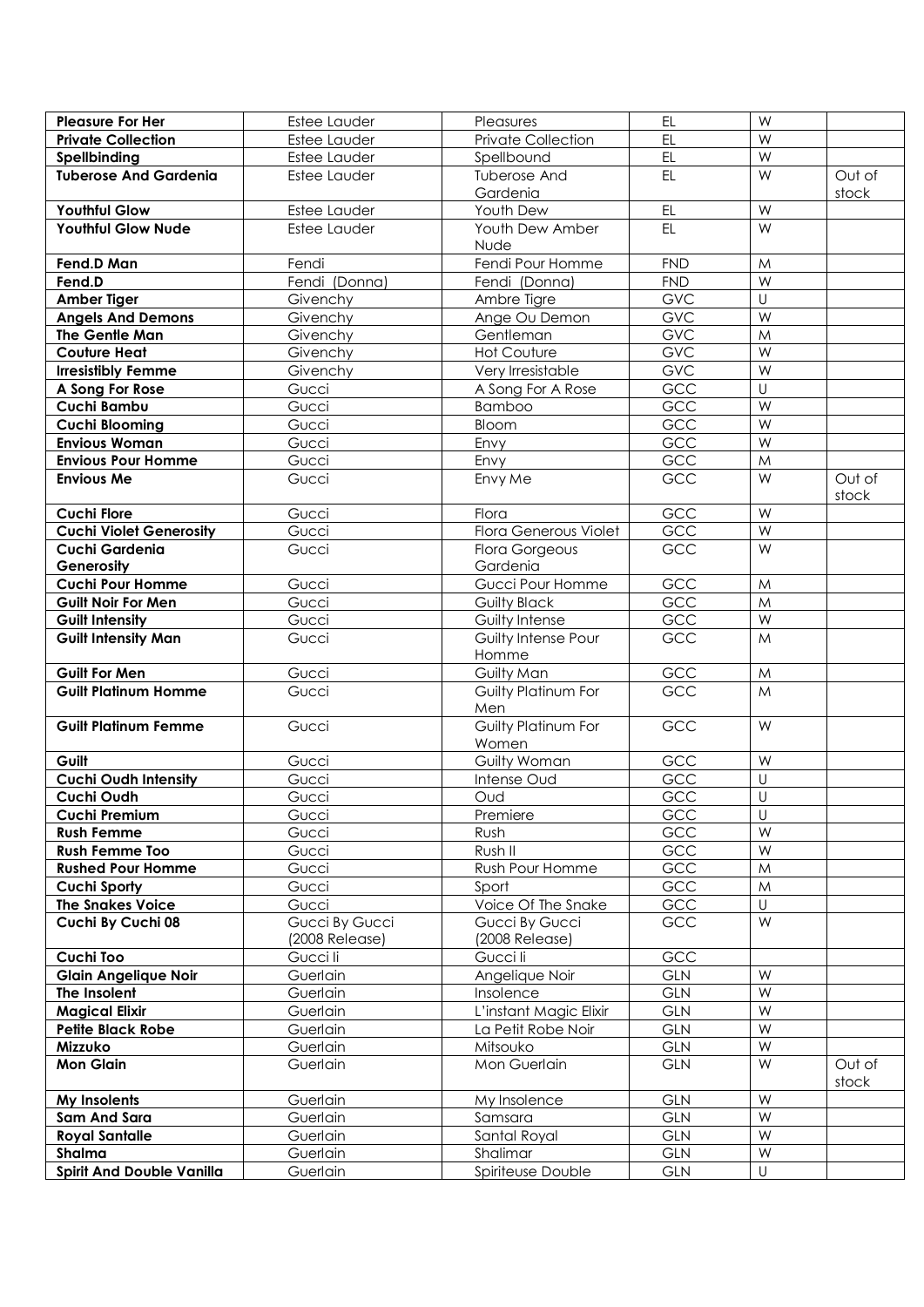|                                             |                    | Vanille                         |            |                         |                 |
|---------------------------------------------|--------------------|---------------------------------|------------|-------------------------|-----------------|
| <b>Glen Vetiver</b>                         | Guerlain           | Vetiver                         | <b>GLN</b> | M                       |                 |
| <b>Twenty Four Faberge</b>                  | Hermes             | 24 Fabourg                      | <b>HMS</b> | W                       |                 |
| <b>Amber Nargeel</b>                        | Hermes             | Ambre Narguile                  | <b>HMS</b> | U                       |                 |
| <b>Oh Marvellous</b>                        | Hermes             | Eau De Marveilles               | <b>HMS</b> | $\overline{\mathsf{W}}$ |                 |
| <b>Marvellous Elixir</b>                    | Hermes             | <b>Elixir De Marveilles</b>     | <b>HMS</b> | W                       |                 |
| <b>Jour Herms</b>                           | Hermes             | Jour D'hermes                   | <b>HMS</b> | W                       |                 |
| <b>Marvellous Amber</b>                     | Hermes             | L'ambre Des<br>Marveille        | <b>HMS</b> | $\cup$                  |                 |
| <b>Tear</b>                                 | Hermes             | Terre D'hermes                  | <b>HMS</b> | M                       |                 |
| <b>Bottled Up</b>                           | Hugo Boss          | <b>Boss Bottled</b>             | <b>HBS</b> | M                       |                 |
| Oudh In A Bottle                            | Hugo Boss          | <b>Bottle Oud</b>               | <b>HBS</b> | M                       |                 |
| <b>Cashmeran Patchouli</b>                  | Hugo Boss          | Cashmere And                    | <b>HBS</b> | $\cup$                  |                 |
|                                             |                    | Patchouli                       |            |                         |                 |
| <b>Deepest Red</b>                          | Hugo Boss          | Deep Red                        | <b>HBS</b> | W                       | Out of          |
|                                             |                    |                                 |            |                         | stock           |
| <b>Bossy Femme</b>                          | Hugo Boss          | Femme                           | <b>HBS</b> | W                       |                 |
| <b>Bossy Ice Pour Homme</b>                 | Hugo Boss          | Iced                            | <b>HBS</b> | M                       |                 |
| <b>Oranges Homme</b>                        | Hugo Boss          | Orange                          | <b>HBS</b> | M                       |                 |
| <b>Orange Femme</b>                         | Hugo Boss          | Orange Woman                    | <b>HBS</b> | W                       |                 |
| <b>Velvet And Amber</b>                     | Hugo Boss          | Velvet And Amber                | <b>HBS</b> | M                       |                 |
| <b>Idylle Duo Rose And</b><br>Patchouli     | Idylle             | Duet Rose Patchouli             |            | W                       |                 |
| Joyous Patu                                 | Jean Patou         | Joy                             | <b>JPT</b> | W                       |                 |
| <b>Patu Thousand</b>                        | Jean Patu          | 1000                            | <b>JPT</b> | W                       |                 |
| <b>Classical Intensity</b>                  | Jean Paul Gaulier  | Classique Intense               | <b>JPG</b> | W                       |                 |
| <b>Classical</b>                            | Jean Paul Gaultier | Classique                       | <b>JPG</b> | W                       | Out of<br>stock |
| <b>Jean Male Fleur</b>                      | Jean Paul Gaultier | Fleur Du Male                   | <b>JPG</b> | M                       |                 |
| <b>Jp Scandalous Femme</b>                  | Jean Paul Gaultier | Scandal                         | <b>JPG</b> | W                       |                 |
| Jean La Male                                | Jean Paul Gautier  | Le Male                         | <b>JPG</b> | M                       |                 |
| Jimmi Blossoming                            | Jimmy Choo         | Blossom                         | <b>JCO</b> | W                       |                 |
| Jimmi - Exotically                          | Jimmy Choo         | Exotic                          | <b>JCO</b> | $\overline{\mathsf{W}}$ |                 |
| Jimmi-Explixit                              | Jimmy Choo         | <b>Illicit</b>                  | <b>JCO</b> | W                       |                 |
| Jimmi C                                     | Jimmy Choo         | Jimmy Choo                      | <b>JCO</b> | $\overline{\mathsf{W}}$ |                 |
| Jimmi Man                                   | Jimmy Choo         | Jimmy Choo Pour<br>Homme        | <b>JCO</b> | M                       | Out of<br>stock |
| Jimmi Limited                               | Jimmy Choo         | Ltd Ed                          | <b>JCO</b> | W                       |                 |
| <b>Mango And Lime Shots</b>                 | Jo Loves           | A Shot Of Mango                 | <b>JML</b> | $\cup$                  |                 |
|                                             |                    | Over Thai Lime                  |            |                         |                 |
| <b>Mango And Oudh Shots</b>                 | Jo Loves           | A Shot Of Oud Over              | <b>JML</b> | $\cup$                  |                 |
|                                             |                    | Mango                           |            |                         |                 |
| Love For Gardenia                           | Jo Loves           | Gardenia                        | JML        | W                       |                 |
| <b>Oranges And Coriander</b><br>Leaf        | Jo Loves           | Green Orange And<br>Coriander   | JML        | $\cup$                  |                 |
| <b>Tulle Of Orange</b>                      | Jo Loves           | Orange Tulle                    | <b>JML</b> | $\cup$                  |                 |
| <b>Vetiver In Pink</b>                      | Jo Loves           | Pink Vetiver                    | <b>JML</b> | $\overline{\mathsf{W}}$ |                 |
| <b>Cedar Chippings And</b>                  | Jo Loves           | Shards Of Cedar And             | JML        | $\cup$                  |                 |
| <b>Herby Thyme</b>                          |                    | <b>Thyme</b>                    |            |                         |                 |
| <b>Lavender And Amber</b>                   | Jo Malone          | Amber And                       | <b>JML</b> | M                       |                 |
|                                             |                    | Lavender                        |            |                         |                 |
| Neroli Blossom, Musk And                    | Jo Malone          | <b>Basil &amp; Neroli</b>       | <b>JML</b> | $\cup$                  |                 |
| <b>Basil Leaf</b>                           |                    |                                 |            |                         |                 |
| <b>Birch And Pepper</b>                     | Jo Malone          | <b>Birch &amp; Black Pepper</b> | <b>JML</b> | $\cup$                  | <b>Back</b>     |
|                                             |                    |                                 |            |                         | in              |
|                                             |                    |                                 |            |                         | stock           |
| <b>Juniper Berries And Black</b>            | Jo Malone          | <b>Black Cedar Wood</b>         | <b>JML</b> | $\cup$                  |                 |
| <b>Cedar Wood</b>                           |                    | And Juniper                     |            |                         |                 |
| <b>Bay Leaf And Black</b><br><b>Berries</b> | Jo Malone          | <b>Blackberry And Bay</b>       | <b>JML</b> | U                       |                 |
| <b>Cacao And Agava</b>                      | Jo Malone          | <b>Blue Agave Cacao</b>         | JML        | $\sf U$                 |                 |
|                                             |                    |                                 |            |                         |                 |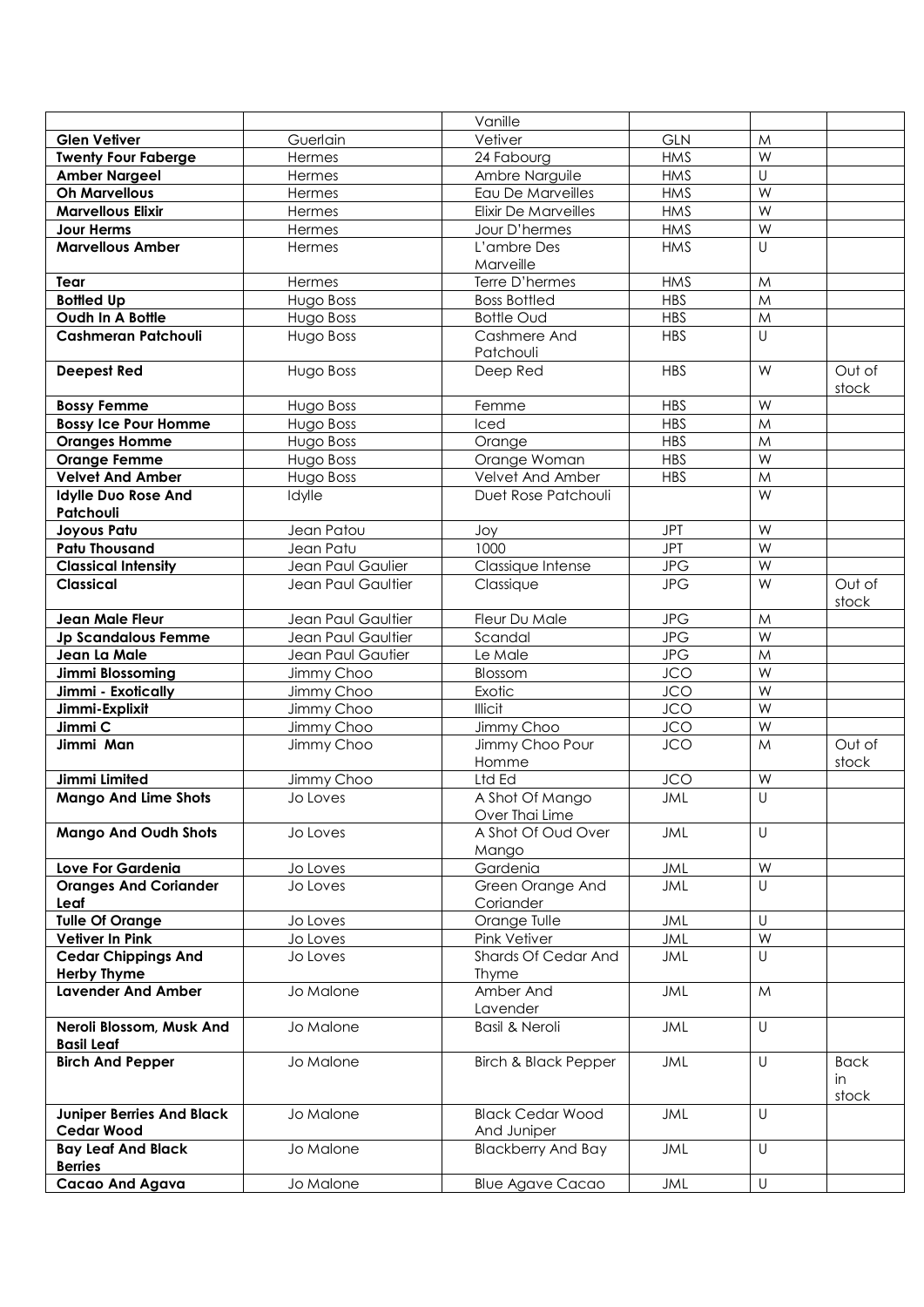| <b>Bronze Leather &amp; Wood</b>                                                           | Jo Malone | Bronze Wood &<br>Leather           | <b>JML</b> | $\cup$  |                 |
|--------------------------------------------------------------------------------------------|-----------|------------------------------------|------------|---------|-----------------|
| <b>Mimosa Flower And</b><br><b>Cardamom Pods</b>                                           | Jo Malone | Cardamom And<br>Mimosa             | <b>JML</b> | W       |                 |
| <b>Herbal Paradise</b><br><b>Collection - Fennel With</b><br><b>Carrot And Violet Leaf</b> | Jo Malone | Carrot Blossom And<br>Fennel       | <b>JML</b> | $\cup$  |                 |
| <b>Tea Collection -</b><br>Darjeeling Tea With White<br><b>Florals</b>                     | Jo Malone | Darjeeling Tea                     | <b>JML</b> | U       |                 |
| <b>Ginger, Lily And Amber</b>                                                              | Jo Malone | Dark Amber Ginger<br>Lily          | JML        | $\cup$  |                 |
| <b>Cucumber With Earl Grey</b><br>Tea                                                      | Jo Malone | Earl Grey And<br>Cucumber          | <b>JML</b> | $\cup$  |                 |
| Freesia, Rose And English<br>Pear                                                          | Jo Malone | <b>English Pear And</b><br>Freesia | <b>JML</b> | W       |                 |
| <b>French Blossom And Lime</b>                                                             | Jo Malone | French Lime Blossom                | <b>JML</b> | $\cup$  | Out of<br>stock |
| <b>Tea Collection - Golden</b><br><b>Needle Tea With Spice</b>                             | Jo Malone | Golden Needle Tea                  | <b>JML</b> | $\cup$  |                 |
| Grapefruit                                                                                 | Jo Malone | Grapefruit                         | <b>JML</b> | $\cup$  |                 |
| <b>Green Tomato Leaf</b>                                                                   | Jo Malone | Green Tomato Leaf                  | <b>JML</b> | $\cup$  |                 |
| <b>Jasmine Sandalwood And</b><br>Honeysuckle                                               | Jo Malone | Honeysuckle &<br>Jasmine           | <b>JML</b> | W       |                 |
| <b>Embers And Aromatic</b><br><b>Incense</b>                                               | Jo Malone | Incense And Embers                 | <b>JML</b> | U       |                 |
| Moore And Mi Lady Iris                                                                     | Jo Malone | Iris And Lady Moore                | <b>JML</b> | W       |                 |
| <b>Musk And Iris Flower</b>                                                                | Jo Malone | Iris And White Musk                | JML        | $\cup$  |                 |
| <b>Tea Collection - Resin And</b><br>Jade Leaf Tea                                         | Jo Malone | Jade Leaf Tea                      | <b>JML</b> | U       |                 |
| <b>Jasmine Sambac With</b><br><b>Marigolds</b>                                             | Jo Malone | Jasmine Sambac &<br>Marigold       | <b>JML</b> | W       |                 |
| <b>Basil Leaf, Mandarin</b><br><b>Bergamot And Lime</b>                                    | Jo Malone | Lime Basil Mandarin                | <b>JML</b> | U       |                 |
| <b>Rainy Angelica</b>                                                                      | Jo Malone | London Rain - Rain<br>And Angelica | <b>JML</b> | W       |                 |
| <b>Lotus And Water Lily</b>                                                                | Jo Malone | Lotus Blossom And<br>Water Lily    | <b>JML</b> | W       |                 |
| <b>Tea Collection - Black Tea</b><br>At Midnight                                           | Jo Malone | Midnight Black Tea                 | <b>JML</b> | $\cup$  |                 |
| <b>Nashi Pear And Blossom</b>                                                              | Jo Malone | Nashi Blossom                      | JML        | U       |                 |
| <b>Clover With Nasturtium</b><br>And Bergamot                                              | Jo Malone | Nasturtium And<br>Clover           | JML        | $\cup$  |                 |
| <b>Nectarine And Honey</b><br><b>Blossom</b>                                               | Jo Malone | Nectarine Blossom<br>Honey         | JML        | W       |                 |
| <b>Ginger And Nutmeg</b>                                                                   | Jo Malone | Nutmeg And Ginger                  | JML        | $\sf U$ |                 |
| <b>Tea Collection - Oolong</b><br><b>Tea With Honey</b>                                    | Jo Malone | Oolong Tea                         | <b>JML</b> | U       |                 |
| <b>Bitter Orange</b>                                                                       | Jo Malone | Orange Bitters                     | <b>JML</b> | $\cup$  |                 |
| <b>Orange Blossom</b>                                                                      | Jo Malone | Orange Blossom                     | <b>JML</b> | U       |                 |
| <b>Sandalwood And Orris</b>                                                                | Jo Malone | Orris And<br>Sandalwood            | <b>JML</b> | U       |                 |
| <b>Bergamot And Agar Oudh</b>                                                              | Jo Malone | Oud And Bergamot                   | JML        | $\sf U$ |                 |
| <b>Patchouli Ambre And</b><br>Oudh                                                         | Jo Malone | Patchouli And<br>Amber             | JML        | $\cup$  |                 |
| <b>Suede And Peony Flower</b>                                                              | Jo Malone | Peony And Blush<br>Suede           | <b>JML</b> | W       |                 |
| <b>Eucalyptus and Pine</b>                                                                 | Jo Malone | Pine and Eucalyptus                | <b>JML</b> | U       | New             |
| <b>Blossoming Plum</b>                                                                     | Jo Malone | Plum Blossom                       | JML        | W       |                 |
| <b>Black Pomegranate And</b>                                                               | Jo Malone | Pomegranate Noir                   | JML        | U       |                 |
| <b>Pink Pepper</b>                                                                         |           |                                    |            |         |                 |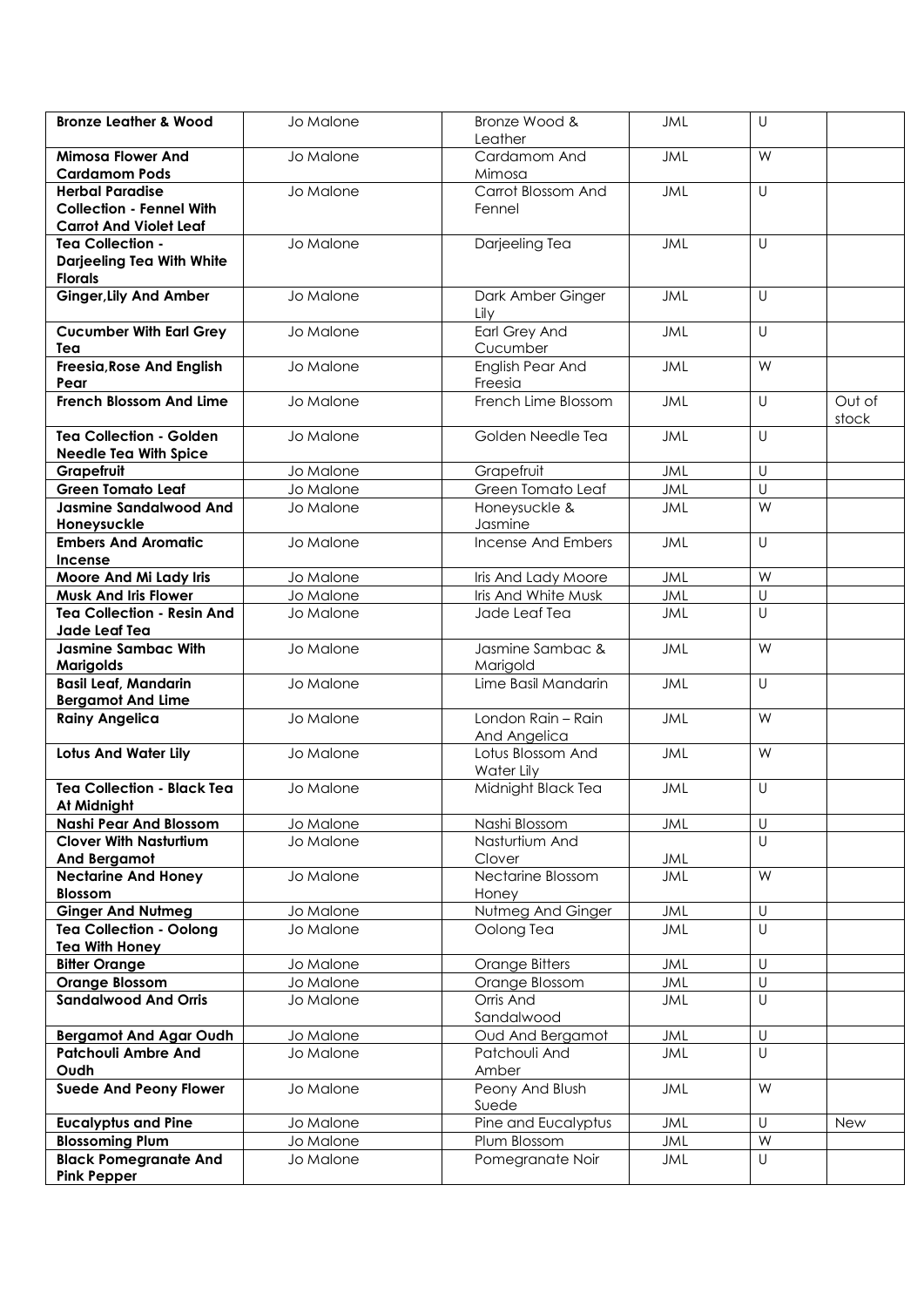| <b>Red Roses</b>                  | Jo Malone                         | <b>Red Roses</b>                           | JML           | W           |                 |
|-----------------------------------|-----------------------------------|--------------------------------------------|---------------|-------------|-----------------|
| <b>Currants And Cream</b>         | Jo Malone                         | Redcurrant And                             | <b>JML</b>    | U           |                 |
|                                   |                                   | Cream                                      |               |             |                 |
| <b>Rose Absolu And White</b>      | Jo Malone                         | Rose & White Musk                          | <b>JML</b>    | $\cup$      |                 |
| <b>Musk</b>                       |                                   | Absolu                                     |               |             |                 |
| <b>Water Of Rose And Vanilla</b>  | Jo Malone                         | Rose Water And                             | JML           | W           |                 |
|                                   |                                   | Vanilla                                    |               |             |                 |
| <b>Cherry Blossom Sakura</b>      | Jo Malone                         | Sakura Cherry                              | <b>JML</b>    | W           |                 |
|                                   |                                   | Blossom                                    |               |             |                 |
| <b>Tea Collection - Silver</b>    | Jo Malone                         | Silver Needle Tea                          | <b>JML</b>    | $\cup$      |                 |
| <b>Needle And Herby Tea</b>       |                                   |                                            |               |             |                 |
| <b>Herbal Paradise</b>            | Jo Malone                         | Sorrel And Lemon                           | <b>JML</b>    | $\cup$      |                 |
| <b>Collection-Lemon And</b>       |                                   | <b>Thyme</b>                               |               |             |                 |
| <b>Thyme</b>                      |                                   |                                            |               |             |                 |
| <b>Almond Macaroon</b>            | Jo Malone                         | Sweet Almond And                           | JML           | $\cup$      |                 |
|                                   |                                   | Macaroon                                   |               |             |                 |
| <b>Lime And Sweet Cedar</b>       | Jo Malone                         | Sweet Lime And                             | JML           | $\cup$      |                 |
|                                   |                                   | Cedar                                      |               |             |                 |
| <b>Angelica Flower And</b>        | Jo Malone                         | <b>Tuberose And</b>                        | <b>JML</b>    | W           |                 |
| <b>Tuberose</b>                   |                                   | Angelica                                   |               |             |                 |
| <b>Star Anise With Vanilla</b>    | Jo Malone                         | Vanilla & Anise                            | JML           | W           |                 |
| <b>Velvet Oudh And Roses</b>      | Jo Malone                         | Velvet Rose And Oud                        | JML           | $\cup$      |                 |
| <b>Verbena From The</b>           | Jo Malone                         | Verbenas Of                                | <b>JML</b>    | U           |                 |
| Province                          |                                   | Provence                                   |               |             |                 |
| <b>Vintage Gardenia</b>           | Jo Malone                         | Vintage Gardenia                           | JML           | W           |                 |
| <b>Achillia &amp; Nettle</b>      | Jo Malone                         | Weeds & Wildflowers                        | <b>JML</b>    | $\cup$      |                 |
|                                   |                                   | - Nettle And Wild                          |               |             |                 |
|                                   |                                   | Achillia                                   |               |             |                 |
| <b>White Mint And Jasmine</b>     | Jo Malone                         | White Jasmine Mint                         | <b>JML</b>    | W           |                 |
| <b>Flower</b>                     |                                   |                                            |               |             |                 |
| <b>Lilac And Rhubarb</b>          | Jo Malone                         | White Lilac And                            | JML           | W           |                 |
|                                   |                                   | Rhubarb                                    |               |             |                 |
| <b>Bluebell From The Wild</b>     | Jo Malone                         | Wild Bluebell                              | <b>JML</b>    | $\cup$      |                 |
| <b>Cassis And Fig</b>             | Jo Malone                         |                                            | JML           | U           |                 |
| <b>Herbal Paradise</b>            |                                   | Wild Fig And Cassis<br>Wild Strawberry And | <b>JML</b>    | W           |                 |
| <b>Collection - Parsley And</b>   | Jo Malone                         | Parsley                                    |               |             |                 |
| <b>Strawberries</b>               |                                   |                                            |               |             |                 |
| <b>Violet Flower And Wisteria</b> |                                   |                                            |               | W           |                 |
|                                   | Jo Malone                         | Wisteria And Violet                        | JML           | U           |                 |
| <b>Salt And Sage</b>              | Jo Malone                         | Wood Sage And Sea<br>Salt                  | <b>JML</b>    |             |                 |
| <b>Coffee And Black Vetiver</b>   |                                   | <b>Black Vetyver Café</b>                  | <b>JML</b>    |             |                 |
| <b>Hunters Collection</b>         | Jo Malone-<br>Jo Malone-          | Assam & Grapefruit                         | JML           | M<br>$\cup$ | Out of          |
| <b>Grapefruit &amp; Assam Tea</b> |                                   |                                            |               |             |                 |
| <b>Hunters Collection</b>         | Huntsman Collection<br>Jo Malone- | Whiskey And Cedar                          |               |             | stock<br>Out of |
| <b>Cedarwood &amp; Whiskey</b>    | Huntsman Collection               | wood                                       | JML           | M           | stock           |
| <b>Red Poppies &amp; Barley</b>   | Jo Malone-Poppy                   | Poppy And Barley                           | JML           | W           |                 |
|                                   | And Barley                        |                                            |               |             |                 |
| Julie's Gun - Lady                | Juliette Has A Gun                | Lady Vengeance                             | <b>JHAG</b>   | W           |                 |
| Revenge                           |                                   |                                            |               |             |                 |
| Julie's Gun Mmm                   | Juliette Has A Gun                | Mmmm                                       | <b>JHAG</b>   | W           | New             |
| Julie's Gun-Night Oud             | Juliette Has A Gun                | Midnight Oud                               | <b>JHAG</b>   | $\cup$      |                 |
|                                   |                                   |                                            |               |             | <b>Back</b>     |
|                                   |                                   |                                            |               |             | in.<br>stock    |
| Amour For Ken And Zo              | Kenzo                             | Amour                                      | KNZ           | W           |                 |
| Flowers For Ken And Zo            |                                   |                                            | KNZ           | W           |                 |
|                                   | Kenzo                             | Flower                                     | KNZ           |             |                 |
| Ken And Zo Woodsy                 | Kenzo                             | Homme Woody                                |               | M           |                 |
| <b>Amber Oudh And Cedar</b>       | Kilian                            | Amber Oud                                  | <b>KILLA</b>  | $\cup$      |                 |
|                                   |                                   |                                            | <b>SCENTS</b> |             |                 |
| A Share For Angels                | Kilian                            | Angels Share                               | <b>KILLA</b>  | $\cup$      | New             |
|                                   |                                   |                                            | <b>SCENTS</b> |             |                 |
| <b>Apples and Brandy</b>          | Kilian                            | Apple Brandy                               | KILLA         | U           | New             |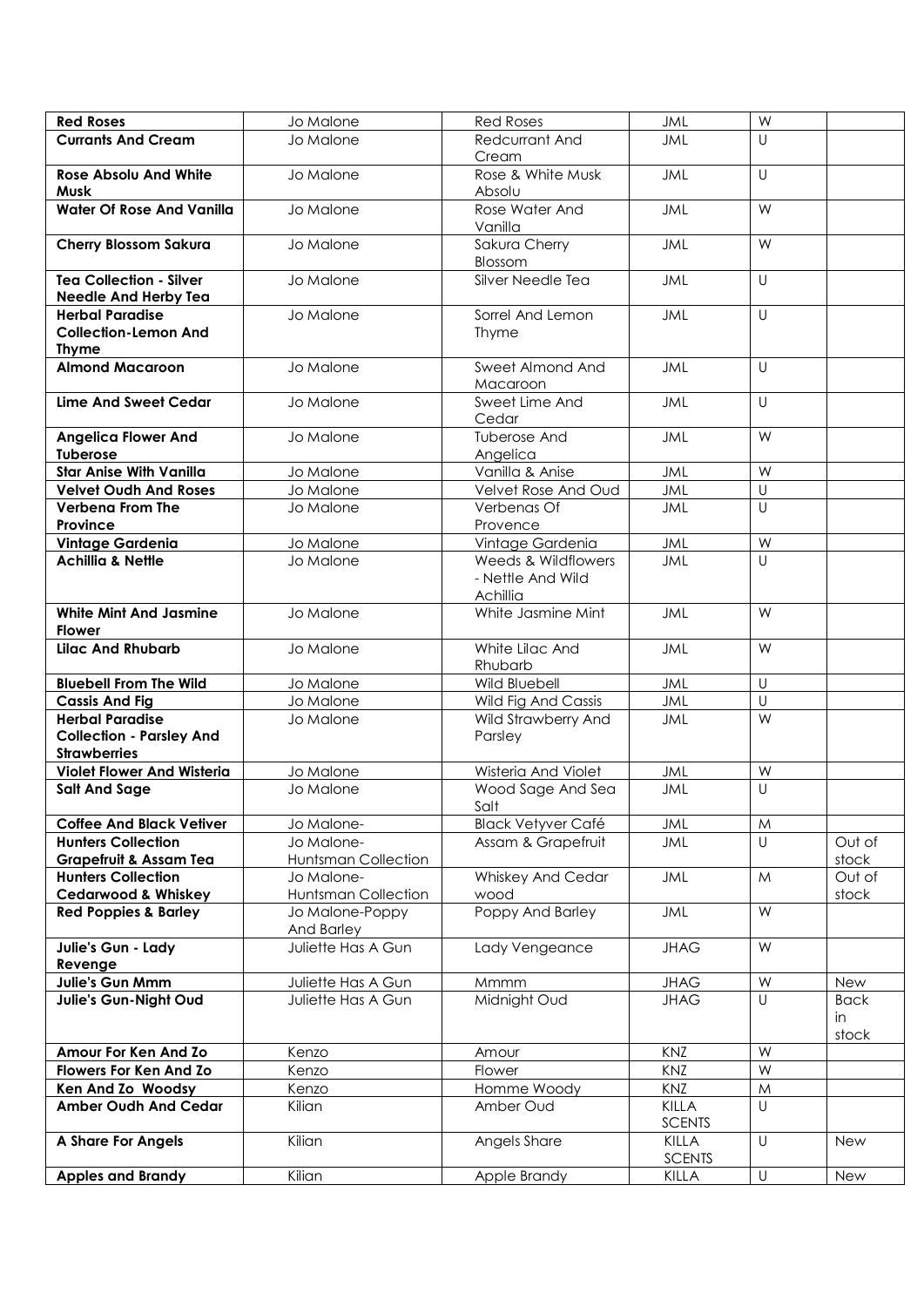|                                                   |                               |                                                            | <b>SCENTS</b>                 |           |                 |
|---------------------------------------------------|-------------------------------|------------------------------------------------------------|-------------------------------|-----------|-----------------|
| Good Boys, Bad Boys                               | Kilian                        | <b>Bad Boys Are No</b><br>Good, But Good                   | <b>KILLA</b><br><b>SCENTS</b> | U         |                 |
|                                                   |                               | Boys Are No Fun                                            |                               |           |                 |
| <b>Golden Woman</b>                               | Kilian                        | Golden Woman                                               | <b>KILLA</b><br><b>SCENTS</b> | W         |                 |
| <b>Girl Gone Bad</b>                              | Kilian                        | Good Girl Gone Bad                                         | <b>KILLA</b><br><b>SCENTS</b> | W         |                 |
| <b>Oudh And Incense</b>                           | Kilian                        | Incense Oud                                                | <b>KILLA</b><br><b>SCENTS</b> | U         |                 |
| Intoxicate                                        | Kilian                        | Intoxicated                                                | <b>KILLA</b><br><b>SCENTS</b> | U         |                 |
| <b>Kissing Burns Calories</b>                     | Kilian                        | Kissing Burns 6:4<br>Calories A Minute,<br>Wanna Work Out? | <b>KILLA</b><br><b>SCENTS</b> | U         |                 |
| <b>Liaisons Dangerous</b>                         | Kilian                        | Liasisons<br>Dangereuses                                   | <b>KILLA</b><br><b>SCENTS</b> | $\cup$    |                 |
| Killa Scents - Love Shy                           | Kilian                        | Love(Don't Be Shy)                                         | <b>KILLA</b><br><b>SCENTS</b> | U         |                 |
| <b>Devils Play</b>                                | Kilian                        | Playing With The<br>Devil                                  | <b>KILLA</b><br><b>SCENTS</b> | U         |                 |
| <b>Purest Oudh</b>                                | Kilian                        | Pure Oud                                                   | <b>KILLA</b><br><b>SCENTS</b> | $\cup$    |                 |
| <b>Malt Singles</b>                               | Kilian                        | Single Malt                                                | <b>KILLA</b><br><b>SCENTS</b> | $\cup$    |                 |
| <b>Heaven Direct Xtreme</b>                       | Kilian                        | Straight To Heaven<br>Extreme                              | <b>KILLA</b><br><b>SCENTS</b> | U         |                 |
| <b>Vodka Rocks</b>                                | Kilian                        | Vodka On The Rocks                                         | <b>KILLA</b><br><b>SCENTS</b> | $\cup$    |                 |
| <b>Redemption Is Sweet</b>                        | Kilian-                       | Sweet Redemption                                           | <b>KILLA</b><br><b>SCENTS</b> | U         |                 |
| <b>Black And Back</b>                             | Killian                       | <b>Back To Black</b>                                       | <b>KILLA</b><br><b>SCENTS</b> | $\cup$    |                 |
| <b>Intentional Cruelty</b>                        | Killian                       | Cruel Intentions                                           | <b>KILLA</b><br><b>SCENTS</b> | U         |                 |
| <b>Rosey Oudh</b>                                 | Killian                       | Rose Oud                                                   | <b>KILLA</b><br><b>SCENTS</b> | U         |                 |
| <b>Issi Woman</b>                                 | L'eau D'issey                 | <b>Issey Miake</b>                                         | <b>LDS</b>                    | W         |                 |
| Issi Man                                          | L'eau D'issey                 | <b>Issey Miake</b>                                         | LDS                           | M         |                 |
| Issi Sports                                       | L'eau D'issey                 | Issey Miake Sport                                          | LDS                           | ${\sf M}$ |                 |
| Issi Intensity                                    | L'eau D'issey                 | Miake Intense                                              | LDS                           | M         |                 |
| <b>Issi Bleu</b>                                  | L'eau D'issey-Bleu<br>D'issey | Bleu D'issey                                               | LDS                           | M         |                 |
| <b>Miraculous</b>                                 | Lancome                       | Miracle                                                    | <b>LNC</b>                    | W         |                 |
| Poems                                             | Lancome                       | Poeme                                                      | <b>LNC</b>                    | W         | Out of<br>stock |
| <b>Beautiful Life (Vie Bella)</b>                 | Lancôme                       | La Vie Est Belle                                           | <b>LNC</b>                    | W         |                 |
| <b>Magie Black</b>                                | Lancôme                       | Magie Noire                                                | <b>LNC</b>                    | W         |                 |
| Magnificent                                       | Lancôme                       | Magnifique                                                 | <b>LNC</b>                    | W         |                 |
| <b>Roses At Midnight</b>                          | Lancôme                       | Tresor Midnight Rose                                       | <b>LNC</b>                    | W         |                 |
| Label Scents Ambretta 9                           | Le Labo                       | Ambrette 9                                                 | LABEL<br><b>SCENTS</b>        | U         |                 |
| Label Scents 13 & Another                         | Le Labo                       | Another 13                                                 | LABEL<br><b>SCENTS</b>        | U         |                 |
| Label Scents: 22 Bergamot                         | Le Labo                       | Bergamot 22                                                | LABEL<br><b>SCENTS</b>        | U         | New             |
| <b>Label Scents 18</b><br><b>Labdabum Flowers</b> | Le Labo                       | Labdanum 18                                                | LABEL<br><b>SCENTS</b>        | U         |                 |
| Label Scents 41 Lys                               | Le Labo                       | Lys $41$                                                   | LABEL<br><b>SCENTS</b>        | U         |                 |
| Label Scents 36 Neroli                            | Le Labo                       | Neroli 36                                                  | LABEL                         | U         |                 |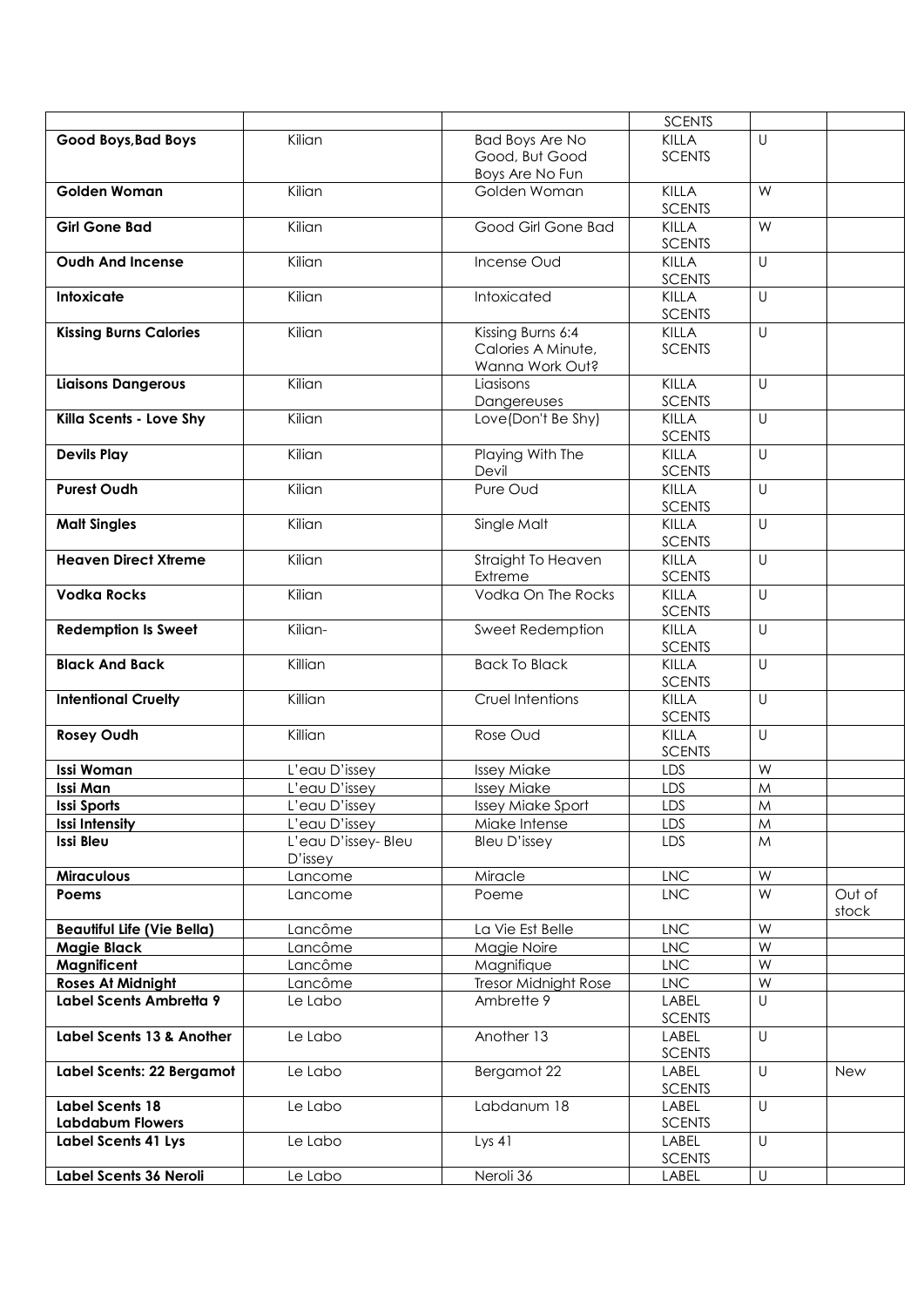| <b>Flowers</b>                     |                       |                           | <b>SCENTS</b>    |                   |              |
|------------------------------------|-----------------------|---------------------------|------------------|-------------------|--------------|
| <b>Label Scents 29 Noire</b>       | Le Labo               | Noir 29                   | <b>LABEL</b>     | U                 |              |
|                                    |                       |                           | <b>SCENTS</b>    |                   |              |
| Label Scents 24 Patchouli          | Le Labo               | Patchouli 24              | <b>LABEL</b>     | $\cup$            |              |
|                                    |                       |                           | <b>SCENTS</b>    |                   |              |
| <b>Label Scents 31 Roses</b>       | Le Labo               | Rose 31                   | <b>LABEL</b>     | $\cup$            |              |
|                                    |                       |                           | <b>SCENTS</b>    |                   |              |
| Label Scents 26 Santalle           | Le Labo               | Santal 26                 | <b>LABEL</b>     | $\cup$            |              |
|                                    |                       |                           | <b>SCENTS</b>    |                   |              |
| Label Scents 33 Santalle           | Le Labo               | Santal 33                 | <b>LABEL</b>     | $\cup$            |              |
|                                    |                       |                           | <b>SCENTS</b>    |                   |              |
| <b>Label Scents: Noir</b>          | Le Labo               | The Noir                  | <b>LABEL</b>     | $\cup$            | <b>New</b>   |
|                                    |                       |                           | <b>SCENTS</b>    |                   |              |
| Label Scents: 25 Tonka             | Le Labo               | Tonka 25                  | <b>LABEL</b>     | $\cup$            | <b>New</b>   |
| Beans                              |                       |                           | <b>SCENTS</b>    |                   |              |
| Label Scents 44 Vanilla            | Le Labo               | Vanille 44                | <b>LABEL</b>     | $\cup$            |              |
| Pods                               |                       |                           | <b>SCENTS</b>    |                   |              |
| <b>Peony Flower (Pivoine)</b>      | L'occitane            | Peony (Pivoine)           | <b>LOC</b>       | W                 |              |
| <b>Bergamot And Jasmin</b>         | L'occitane            | Jasmin And                | <b>LOC</b>       | U                 |              |
|                                    |                       | Bergamot                  |                  |                   |              |
| <b>Magnolia And Muriel</b>         | L'occitane            | Magnolia And Mure         | <b>LOC</b>       | $\cup$            | OUT          |
|                                    |                       |                           |                  |                   | OF           |
|                                    |                       |                           |                  |                   | <b>STOCK</b> |
| Lumiere de Terre                   | L'occitane            | Terre de Lumiere          | <b>LOC</b>       | W                 | <b>New</b>   |
| <b>Vanilla And Narcissus</b>       | L'occitane            | Vanilla And Narcisse      | LOC              | $\cup$            |              |
| <b>Flower</b>                      |                       |                           |                  |                   |              |
| Verte (Green) With                 | L'occitane            | Vert Bigarade             | <b>LOC</b>       |                   |              |
| <b>Bigarade</b>                    |                       |                           |                  |                   |              |
| Loleeta                            | Lolita Lempicka       | Lolita Lempicka           | <b>LLP</b>       | W                 |              |
| <b>Maison Le Rose</b>              | <b>Maison Francis</b> | A La Rose                 | <b>MAISON FK</b> | W                 | Out of       |
|                                    | Kurkdijan             |                           |                  |                   | stock        |
| <b>Maison De Universalis</b>       | <b>Maison Francis</b> | Acqua Universalis         | <b>MAISON FK</b> | $\cup$            |              |
|                                    | Kurkdijan             |                           |                  |                   |              |
| <b>Maison De Amyris Femme</b>      | <b>Maison Francis</b> | Amyris Femme              | <b>MAISON FK</b> | W                 |              |
|                                    | Kurkdijan             |                           |                  |                   |              |
| <b>Maison De Amyris Homme</b>      | <b>Maison Francis</b> | Amyris Pour Homme         | <b>MAISON FK</b> | M                 |              |
|                                    | Kurkdijan             |                           |                  |                   |              |
| <b>Baccarat Red Rouge 54</b>       | Maison Francis        | <b>Baccarat Rouge 540</b> | <b>MAISON FK</b> | $\cup$            |              |
|                                    | Kurkdijan             |                           |                  |                   |              |
| <b>Baccarat Red Rouge</b>          | Maison Francis        | <b>Baccarat Rouge</b>     | <b>MAISON FK</b> | $\overline{\cup}$ |              |
| <b>Extract 54</b>                  | Kurkdijan             | Extrait 540               |                  |                   |              |
| <b>Maison Le Grand Soir</b>        | <b>Maison Francis</b> | Grand Soir                | <b>MAISON FK</b> | $\cup$            |              |
|                                    | Kurkdijan             |                           |                  |                   |              |
| <b>Silky Oud Mood</b>              | Maison Francis        | Oud Silk Mood             | <b>MAISON FK</b> | U                 |              |
|                                    | Kurkdijan             |                           |                  |                   |              |
| <b>White Dasies</b>                | Marc Jacobs           | Daisy                     | <b>MJC</b>       | W                 |              |
| <b>Dreaming Of Daisies</b>         | Marc Jacobs           | Daisy Dream               | <b>MJC</b>       | W                 |              |
| <b>Fresh White Daisies</b>         | Marc Jacobs           | Daisy Eau So Fresh        | <b>MJC</b>       | W                 |              |
| <b>Decadence</b>                   | Marc Jacobs           | Decadent                  | <b>MJC</b>       | W                 |              |
| <b>Dotty</b>                       | Marc Jacobs           | Dot                       | <b>MJC</b>       | W                 |              |
| <b>Marcs Honey Bees</b>            | Marc Jacobs           | Honey                     | <b>MJC</b>       | W                 |              |
| <b>Korres Blossoming Sexy</b>      | Michael Kors          | Sexy Blossom              | <b>MKS</b>       | W                 |              |
| <b>Korres Woman</b>                |                       |                           | <b>MKS</b>       | W                 | Out of       |
|                                    | Michael Kors (2000    |                           |                  |                   |              |
|                                    | Release)              |                           |                  |                   | stock        |
| Mr Harris Fumes Of                 | <b>Miller Harris</b>  | Feuilles De Tabac         | <b>MHS</b>       | U                 |              |
| <b>Tobacco</b><br>Mr Harris-Jasmin |                       |                           |                  |                   |              |
|                                    | <b>Miller Harris</b>  | Le Jasmine                | <b>MHS</b>       | W                 | <b>Back</b>  |
|                                    |                       |                           |                  |                   | in           |
|                                    |                       |                           |                  |                   | stock        |
| <b>Orange and Bergamot</b>         | Molton Brown          | Bergamot and              | <b>MBN</b>       | U                 |              |
|                                    |                       | Oranges                   |                  |                   |              |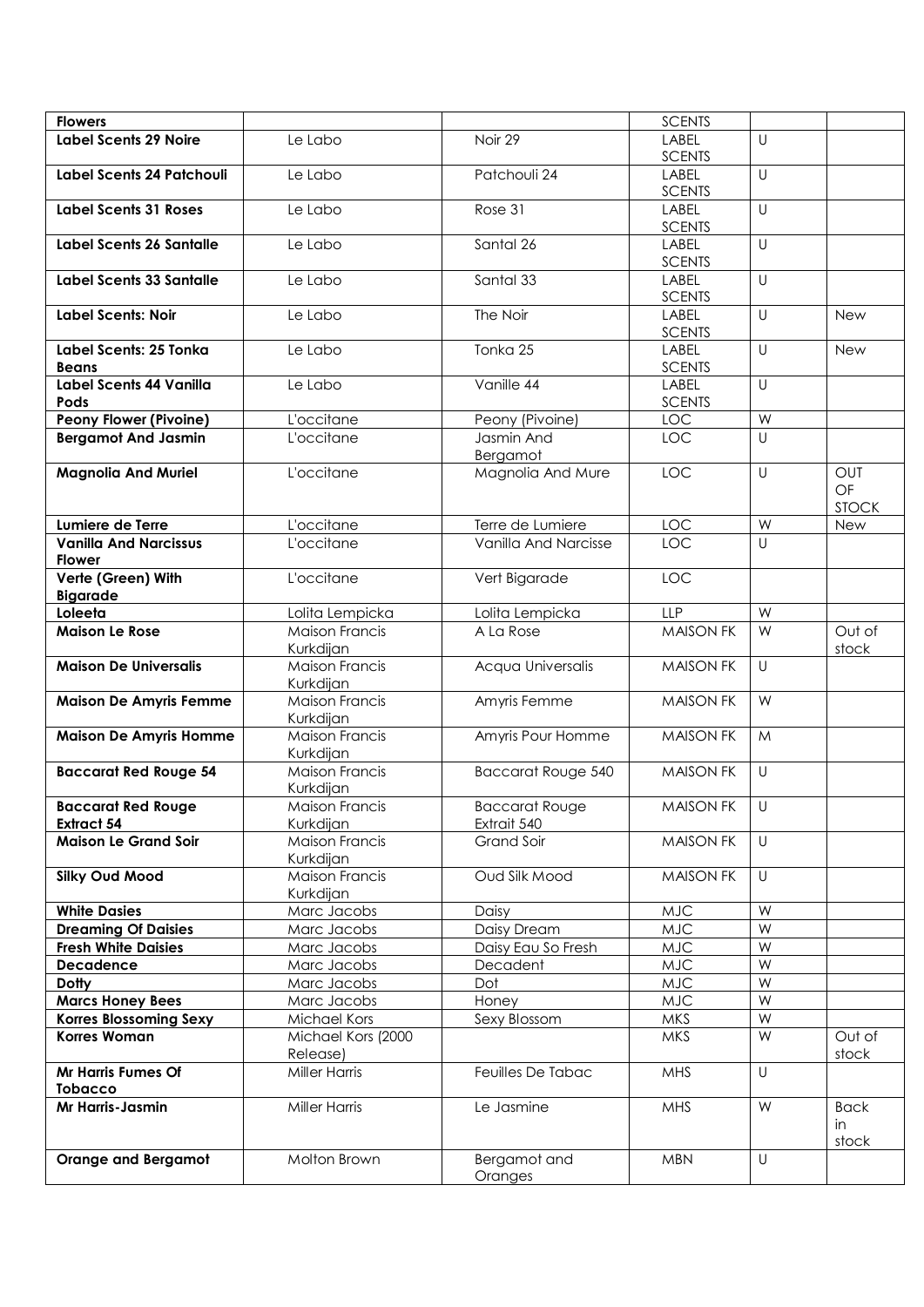| <b>Molten Black Pepper</b>       | Molton Brown | <b>Black Pepper</b>   | <b>MBN</b>                           | U                       |            |
|----------------------------------|--------------|-----------------------|--------------------------------------|-------------------------|------------|
| <b>Molton Sandalwood And</b>     | Molton Brown | Coco And              | <b>MBN</b>                           | $\cup$                  |            |
| Coco                             |              | Sandalwood            |                                      |                         |            |
| <b>Molton Enlivening Yuzu</b>    | Molton Brown | Enlivening Yuzu       | <b>MBN</b>                           | U                       |            |
| <b>Gingerlily Heaven</b>         | Molton Brown | Heavenly gingerlily   | <b>MBN</b>                           | $\cup$                  |            |
| Lijiang                          | Molton Brown | Lijiang Absolute      | <b>MBN</b>                           | U                       |            |
| Mesmerising oudh and             | Molton Brown | Mesmerising oud and   | <b>MBN</b>                           | $\cup$                  |            |
| gold                             |              | gold                  |                                      |                         |            |
| <b>Mulberry With Thyme</b>       | Molton Brown | Mulberry And Thyme    | <b>MBN</b>                           | U                       |            |
| Pepperpods In Pink               | Molton Brown | Pink Pepperpod        | <b>MBN</b>                           | U                       |            |
| <b>Roses And Rhubarb</b>         | Molton Brown | Rose And Rhubarb      | <b>MBN</b>                           | $\overline{\mathsf{W}}$ |            |
| Legendary                        | Mont Blanc   | Legend                | <b>MBL</b>                           | M                       |            |
| <b>Montreal Spicy Amber</b>      | Montale      | Amber And Spice       | <b>MONTREAL</b>                      | $\cup$                  |            |
|                                  |              |                       | COLLECTION                           |                         |            |
| <b>Montreal Arabian Tonka</b>    | Montale      | Arabian Tonka         | <b>MONTREAL</b>                      | U                       | <b>New</b> |
| <b>And Oud</b>                   |              |                       | <b>COLLECTION</b>                    |                         |            |
| <b>Montreal Crystals Of Oudh</b> | Montale      | Aoud Crystal          | <b>MONTREAL</b>                      | $\cup$                  |            |
|                                  |              |                       | COLLECTION                           |                         |            |
| <b>Montreal Forest Of Oudh</b>   | Montale      | Aoud Forest           | <b>MONTREAL</b>                      | $\cup$                  |            |
|                                  |              |                       | COLLECTION                           |                         |            |
| <b>Montreal Forest Of Oudh</b>   | Montale      | Aoud Leather          | <b>MONTREAL</b><br>COLLECTION        | $\cup$                  |            |
| <b>Montreal Oudh From The</b>    | Montale      | Aoud Moon             | <b>MONTREAL</b>                      | U                       |            |
| Moon                             |              |                       | <b>COLLECTION</b>                    |                         |            |
| <b>Montreal Orange And</b>       | Montale      | Aoud Orange           | <b>MONTREAL</b>                      | $\cup$                  |            |
| Oudh                             |              |                       | <b>COLLECTION</b>                    |                         |            |
| <b>Montreal Oudh And</b>         | Montale      | Aoud Safran           | <b>MONTREAL</b>                      | $\cup$                  |            |
| Saffron                          |              |                       | COLLECTION                           |                         |            |
| <b>Montreal Oudh In Black</b>    | Montale      | <b>Black Aoud</b>     | <b>MONTREAL</b>                      | $\cup$                  |            |
|                                  |              |                       | COLLECTION                           |                         |            |
| <b>Montreal Musk In Black</b>    | Montale      | <b>Black Musk</b>     | <b>MONTREAL</b>                      | $\cup$                  |            |
|                                  |              |                       | COLLECTION                           |                         |            |
| <b>Montreal Candied Roses</b>    | Montale      | Candy Rose            | <b>MONTREAL</b>                      | W                       | <b>New</b> |
|                                  |              |                       | COLLECTION                           |                         |            |
| <b>Montreal Coco Greed</b>       | Montale      | Chocolate Greedy      | <b>MONTREAL</b><br>COLLECTION        | $\cup$                  |            |
| <b>Montreal Darkest Oudh</b>     | Montale      | Dark Aoud             | <b>MONTREAL</b>                      | $\cup$                  |            |
|                                  |              |                       | COLLECTION                           |                         |            |
| <b>Montreal Oudh From</b>        | Montale      | Damascus Aoud         | <b>MONTREAL</b>                      | U                       | <b>New</b> |
| <b>Damascus</b>                  |              |                       | COLLECTION                           |                         |            |
| <b>Montreal Flowers And</b>      | Montale      | <b>Diamond Flower</b> | <b>MONTREAL</b>                      | W                       |            |
| Diamond                          |              |                       | COLLECTION                           |                         |            |
| <b>Montreal Diamond Greed</b>    | Montale      | Diamond Greedy        | <b>MONTREAL</b>                      | $\cup$                  |            |
|                                  |              |                       | <b>COLLECTION</b>                    |                         |            |
| <b>Montreal Fruity Musk</b>      | Montale      | Fruit Of The Musk     | <b>MONTREAL</b>                      | U                       |            |
|                                  |              |                       | <b>COLLECTION</b><br><b>MONTREAL</b> |                         |            |
| <b>Montreal Gold Oudh</b>        | Montale      | Golden Aoud           | COLLECTION                           | $\cup$                  |            |
| <b>Montreal Mukhallat</b>        | Montale      | Mukhallat             | <b>MONTREAL</b>                      | $\cup$                  |            |
|                                  |              |                       | <b>COLLECTION</b>                    |                         |            |
| <b>Montreal Musky Oudh</b>       | Montale      | Musk Aoud             | <b>MONTREAL</b>                      | U                       |            |
|                                  |              |                       | <b>COLLECTION</b>                    |                         |            |
| <b>Montreal Flower Powder</b>    | Montale      | Powdered Flowers      | <b>MONTREAL</b>                      | W                       | New        |
|                                  |              |                       | <b>COLLECTION</b>                    | W                       |            |
| <b>Montreal Queenie Roses</b>    | Montale      | Queen Aoud Roses      | <b>MONTREAL</b><br>COLLECTION        |                         |            |
| <b>And Oud</b>                   |              |                       | <b>MONTREAL</b>                      | $\cup$                  |            |
| <b>Montreal Roses And Musk</b>   | Montale      | Rose Musk             | <b>COLLECTION</b>                    |                         |            |
| <b>Montreal Elixir Of Roses</b>  | Montale      | Roses Elixir          | <b>MONTREAL</b>                      | W                       |            |
|                                  |              |                       | <b>COLLECTION</b>                    |                         |            |
| <b>Montreal Santalle Wood</b>    | Montale      | Santal Wood           | <b>MONTREAL</b>                      | U                       |            |
|                                  |              |                       | <b>COLLECTION</b>                    |                         |            |
| <b>Montreal Gourmand</b>         | Montale      | Vanilla Cake          | <b>MONTREAL</b>                      | $\cup$                  | <b>New</b> |
| Vanilla Cake                     |              |                       | <b>COLLECTION</b>                    |                         |            |
| <b>Montreal Absolue Of</b>       | Montale      | Vanille Absolu        | <b>MONTREAL</b>                      | U                       |            |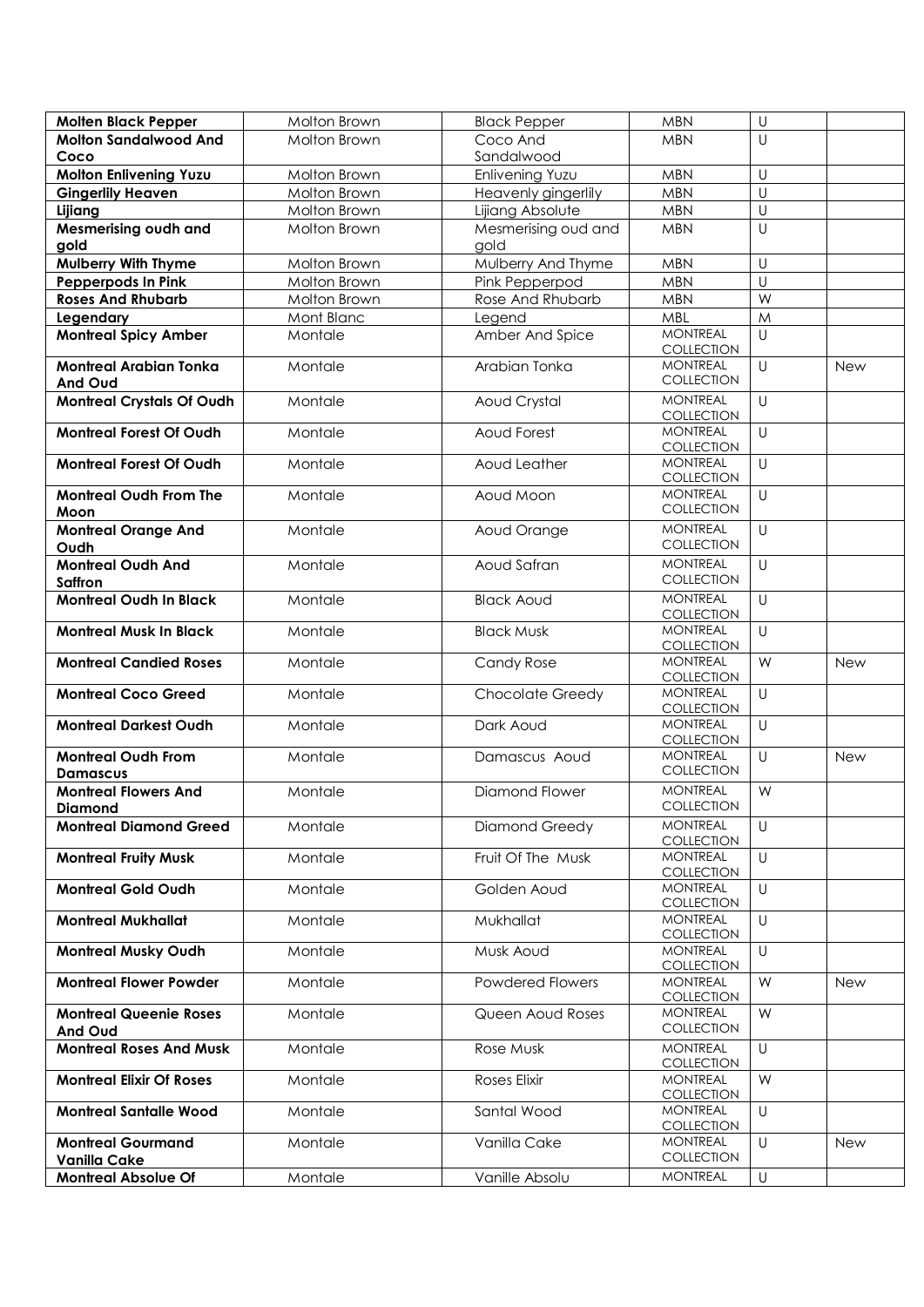| Vanilla                                             |                    |                                 | COLLECTION                    |                |                 |
|-----------------------------------------------------|--------------------|---------------------------------|-------------------------------|----------------|-----------------|
| <b>Montreal Vanilla Ecstacy</b>                     | Montale            | Vanille Extasy                  | <b>MONTREAL</b><br>COLLECTION | U              |                 |
| <b>Montreal Oudh In Velvet</b>                      | Montale            | Velvet Aoud                     | <b>MONTREAL</b><br>COLLECTION | $\cup$         |                 |
| Narci Absolute                                      | Narciso            | L'absolu                        | <b>NRD</b>                    | W              |                 |
| <b>Narci And Rodreekez</b>                          | Narciso Rodriguez  | Narciso Rodriguez               | <b>NRD</b>                    | W              |                 |
| Femme                                               |                    |                                 |                               |                |                 |
| Narci Blue Noire For Men                            | Narciso Rodriguez  | <b>Bleu Noir Pour</b><br>Homme  | <b>NRD</b>                    | M              |                 |
| <b>Narci And Rodreekez For</b><br>Men               | Narciso Rodriguez  | Narciso Rodriguez<br>Pour Homme | <b>NRD</b>                    | M              | Out of<br>stock |
| <b>Narci-Musky Santalle</b>                         | Narciso Rodriguez  | Santal Musc                     | <b>NRD</b>                    | W              |                 |
| <b>Essence Of Rodreekez</b>                         | Narciso Rodriguez- | Essence De Narciso              | <b>NRD</b>                    | W              |                 |
| <b>Absinthe</b>                                     | Nasomatto          | Absinth                         | <b>NSM</b>                    | U              |                 |
| <b>Afgano Deep</b>                                  | Nasomatto          | <b>Black Afghano</b>            | <b>NSM</b>                    | U              |                 |
| <b>Grass Hind</b>                                   | Nasomatto          | Hindu Grass                     | <b>NSM</b>                    | $\cup$         |                 |
| <b>Duro</b>                                         | Nasomatto          | Juro                            | <b>NSM</b>                    | $\cup$         |                 |
| <b>Opiate Venus</b>                                 | Nasomatto          | Narcotic Venus                  | <b>NSM</b>                    | U              |                 |
| <b>Pardon Me</b>                                    | Nasomatto          | Pardon                          | <b>NSM</b>                    | U              |                 |
| Musk De Silver                                      | Nasomatto          | Silver Musk                     | <b>NSM</b>                    | $\cup$         |                 |
| <b>Oscar La Rent</b>                                | Oscar De La Renta  |                                 | ODR                           | W              |                 |
| <b>Millionaire Man</b>                              | Paco Rabanne       | 1 Million                       | PRB                           | M              |                 |
| <b>Millionaire Intensity</b>                        | Paco Rabanne       | 1 Million Intense               | PRB                           | M              |                 |
| <b>Private Millionaire For Men</b>                  | Paco Rabanne       | 1 Million Prive                 | PRB                           | M              |                 |
| <b>Millionaire Absolute Gold</b>                    |                    |                                 | PRB                           | M              |                 |
| Invicta                                             | Paco Rabanne       | Absolutely Gold<br>Invictus     | PRB                           | M              |                 |
|                                                     | Paco Rabanne       |                                 | PRB                           |                |                 |
| <b>Invicta Intensity</b>                            | Paco Rabanne       | Invictus Intense                |                               | M<br>W         |                 |
| <b>Excess In Black</b>                              | Paco Rabanne       | L'exces Black                   | PRB<br>PRB                    | W              |                 |
| <b>Millionaire Femme</b>                            | Paco Rabanne       | Lady Million                    |                               | W              |                 |
| <b>Private Millionaire Femme</b>                    | Paco Rabanne       | Lady Million Prive              | PRB                           |                |                 |
| Les Xs Woman                                        | Paco Rabanne       | L'exces                         | PRB                           | W              |                 |
| <b>Olympic Femme</b>                                | Paco Rabanne       | Olympea                         | PRB                           | W              |                 |
| <b>Excess Purity For Men</b>                        | Paco Rabanne       | Pure Xs For Men                 | PRB                           | M              |                 |
| <b>Ultra Violette Woman</b>                         | Paco Rabanne       | Ultraviolet                     | PRB                           | W              |                 |
| <b>Ultra Violet For Men</b>                         | Paco Rabanne       | Ultraviolet Man                 | PRB                           | M              |                 |
| <b>Excess In Black</b>                              | Paco Rabanne       | Xs Black                        | PRB                           | M              |                 |
| Pennigan's Sawira                                   | Penhaligan's       | As Sawira                       | PENNIGAN'<br>S                | $\cup$         |                 |
| <b>Pennigan's The Empress</b>                       | Penhaligan's       | Empressor                       | PENNIGAN'<br>S                | $\overline{w}$ |                 |
| Pennigan's Halferiti                                | Penhaligan's       | Halfetti                        | PENNIGAN'<br>S                | $\cup$         |                 |
| <b>Haleriti Leather</b>                             | Penhaligan's'      | Halfetti Leather                | PENNIGAN'<br>S                | $\cup$         |                 |
| Mr Pennigan The<br>Inimitable                       | Penhaligan's'      | The Inimitable Mr<br>Penhaligan | PENNIGAN'<br>S                | U              | <b>New</b>      |
| Pennigan's Loather                                  | Penhaligan's       | Loathair                        | PENNIGAN'<br>S                | $\cup$         |                 |
| Pennigan's Malaba                                   | Penhaligan's       | Malabah                         | PENNIGAN'<br>S                | $\cup$         | Out of<br>stock |
| Pennigan's Mary La Bone                             | Penhaligan's       | Marylebone Wood                 | PENNIGAN'<br>S                | $\cup$         |                 |
| <b>Pennigan's Mister</b><br><b>Beauregarde</b>      | Penhaligan's       | Monsieur<br>Bearegarde          | PENNIGAN'<br>S                | U              |                 |
| <b>Pennigan's Qurcus</b>                            | Penhaligan's       | Quercus                         | PENNIGAN'<br>S                | U              | Out of<br>stock |
| <b>Pennigan's Radcliffe</b><br><b>Keeps Roaring</b> | Penhaligan's       | Roaring Radlciffe               | PENNIGAN'<br>S                | $\cup$         |                 |
| Pennigan's San Parelli                              | Penhaligan's       | San Pareil                      | PENNIGAN'<br>S                | U              | Out of<br>stock |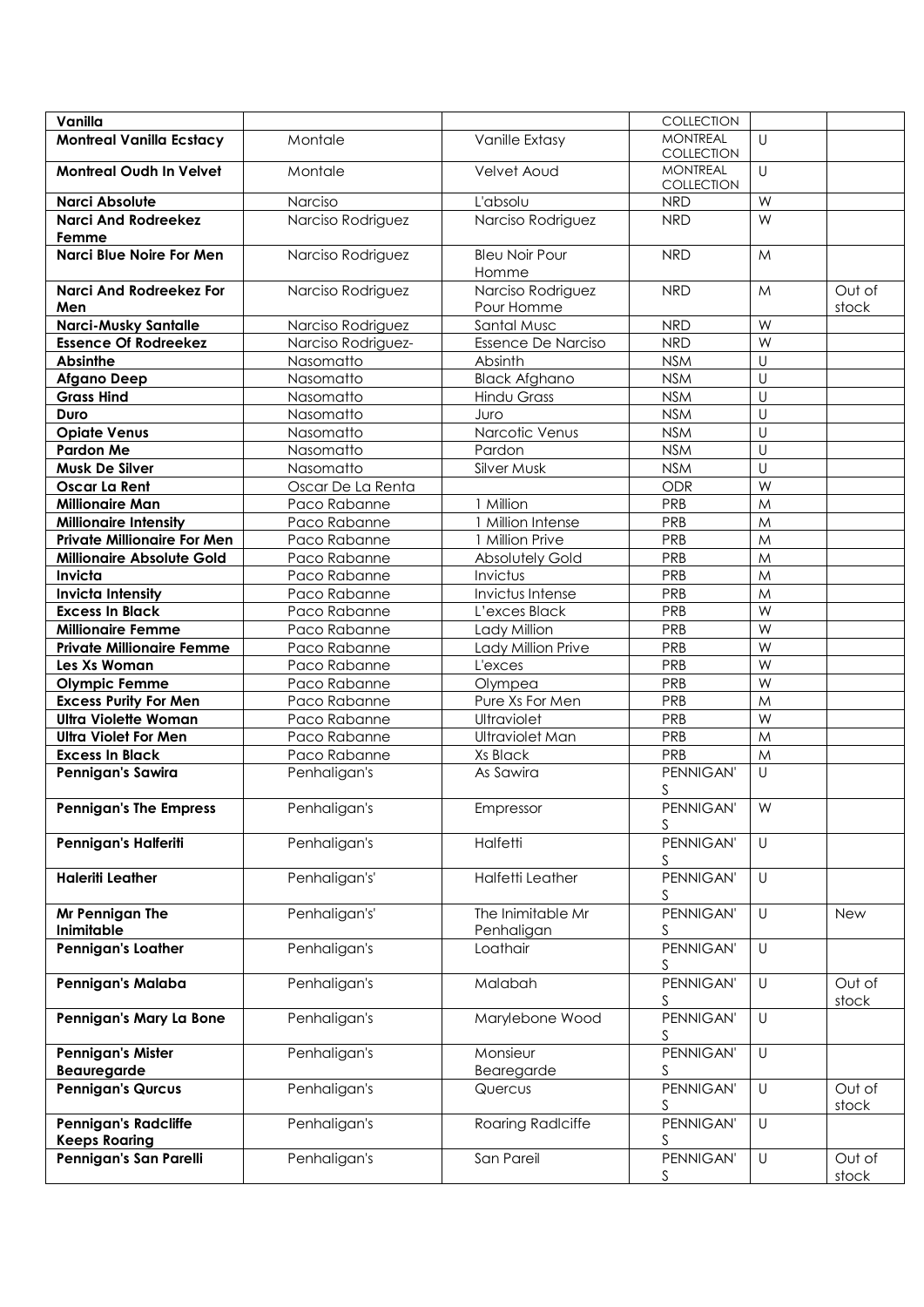| Pennigan's Yasmin              | Penhaligan's          | The Bewitching      | PENNIGAN'         | U                       |        |
|--------------------------------|-----------------------|---------------------|-------------------|-------------------------|--------|
|                                |                       | Yasmine             | S                 |                         |        |
| <b>Pennigan's A Duchess</b>    | Penhaligan's          | The Coveted         | PENNIGAN'         | $\cup$                  |        |
| Coveted                        |                       | <b>Duchess Rose</b> | S                 |                         |        |
| <b>Pennigan's Blanches</b>     | Penhaligan's          | The Revenge Of      | PENNIGAN'         | $\cup$                  |        |
| Revenge                        |                       | Lady Blanches       | S                 |                         |        |
| <b>Pennigan's Ruthless</b>     | Penhaligan's          | The Ruthless        | PENNIGAN'         | $\cup$                  |        |
| Dorothea                       |                       | Countess Dorothea   | S                 |                         |        |
| <b>Pennigan's Irrational</b>   | Penhaligan's          | The Uncompromising  | PENNIGAN'         | $\cup$                  |        |
| Sohana                         |                       | Sohan               | S                 |                         |        |
| <b>Amazingly Graceful</b>      | Philosophy            | Amazing Grace       | <b>PLP</b>        | W                       |        |
| <b>Parade Ambre Intensity</b>  | Prada                 | Amber Intense       | <b>PRD</b>        | M                       |        |
| <b>Parade Candi</b>            | Prada                 | Candy               | <b>PRD</b>        | W                       |        |
| <b>Iris Infusion</b>           | Prada                 | Infusion D'iris     | <b>PRD</b>        | W                       |        |
| <b>Parade Vetyver Infusion</b> | Prada                 | Infusion De Vetiver | <b>PRD</b>        | M                       |        |
| <b>Parade Ambree</b>           | Prada                 | L'eau Ambree        | <b>PRD</b>        | W                       |        |
| Parade Femme 2018              | Prada                 | La Femme            | <b>PRD</b>        | W                       |        |
| <b>Parade L'homme</b>          | Prada                 | L'homme             | PRD               | M                       |        |
| <b>Parade Luna Rose For</b>    | Prada                 | Luna Rossa          | <b>PRD</b>        | M                       |        |
| Men                            |                       |                     |                   |                         |        |
| <b>Parade Luna Carbon Rose</b> | Prada                 | Luna Rossa Carbon   | <b>PRD</b>        | M                       |        |
| <b>Parade Amber Woman</b>      | Prada Amber           |                     | <b>PRD</b>        | W                       |        |
|                                | (Original)            |                     |                   |                         |        |
| <b>Polar Original</b>          | Ralph Lauren          | (Original Green     | <b>RLP</b>        | M                       |        |
|                                |                       | Bottle)             |                   |                         |        |
| <b>Polar Blue</b>              | Ralph Lauren          | Polo Blue           | <b>RLP</b>        | M                       |        |
| <b>Polar Crested</b>           | Ralph Lauren          | Polo Crest          | RLP               | ${\sf M}$               |        |
| <b>Romanced - Femme</b>        | Ralph Lauren          | Romance             | <b>RLP</b>        | W                       |        |
| <b>Romanced Man</b>            | Ralph Lauren          | Romance             | <b>RLP</b>        | M                       |        |
| <b>Wild Safari Woman</b>       | Ralph Lauren          | Safari              | <b>RLP</b>        | W                       |        |
| <b>Wild Safari Pour Homme</b>  | Ralph Lauren          | Safari              | <b>RLP</b>        | M                       | Out of |
|                                |                       |                     |                   |                         | stock  |
| <b>Neero Assolto</b>           | Roberto Cavalli       | Nero Assoluto       | <b>RBC</b>        | W                       |        |
| <b>Tiger Rose Oudh</b>         | Roberto Cavalli       | <b>Tiger Oud</b>    | RBC               | $\cup$                  |        |
| Cavali Woman                   | Roberto Cavalli (2012 | Roberto Cavalli     | <b>RBC</b>        | W                       |        |
|                                | Release)              |                     |                   |                         |        |
| Enigmatic                      | Roja Dove             | Enigma              | <b>RDV</b>        | U                       | Out of |
|                                |                       |                     |                   |                         | stock  |
| Kiss Me Goodnight Rojha        | Roja Dove             | Goodnight Kiss      | <b>RDV</b>        | W                       |        |
| <b>Scandalous Man</b>          | Roja Dove             | Scandal Pour        | <b>RDV</b>        | $\overline{U}$          |        |
|                                |                       | Homme               |                   |                         |        |
| <b>Amber Sultan</b>            | Serge Lutens          | Ambre Sultan        | SGL               | $\cup$                  | Out of |
|                                |                       |                     |                   |                         | stock  |
| Serge Arabia                   | Serge Lutens          | Arabie              | SGL               | $\cup$                  |        |
| Chergwi                        | Serge Lutens          | Chergui             | SGL               | U                       |        |
| <b>Berlin Fille</b>            | Serge Lutens          | Le Fille De Berlin  | SGL               | $\cup$                  |        |
| Vanilla Wood (Bois)            | Serge Lutens          | Une Bois De Vanille | SGL               | U                       |        |
| Midnight Moonshine (Soir       | Sisley                | Soir Du Lune        | SSY               | W                       |        |
| Lune)                          |                       |                     |                   |                         |        |
| <b>Stella Nood</b>             | Stella Mccartney      | Nude                | <b>SMC</b>        | W                       |        |
| <b>Stella Macarthy</b>         | Stella Mccartney      | Stella              | SMC               | $\overline{\mathsf{W}}$ |        |
| 100 French Kisses              | The Quirky Collection | 1000 Kisses Deep    | <b>QKY</b>        | U                       |        |
| 24hrs And 42mins               | The Quirky Collection | 25:43               | <b>QKY</b>        | $\cup$                  |        |
| <b>Alkie Mar</b>               | The Quirky Collection | Alkmaar             | QKY               | $\cup$                  |        |
| <b>All Things Great</b>        | The Quirky Collection | All Good Things     | <b>QKY</b>        | U                       |        |
| Amandapanda                    | The Quirky Collection | Amandopondo         | QKY               | U                       |        |
| <b>The American Dreamer</b>    | The Quirky Collection | American Cream      | <b>QKY</b>        | U                       |        |
| <b>Angelic Delights</b>        | The Quirky Collection | Angels Delight      | <b>QKY</b>        | $\cup$                  |        |
| Go Avobath                     | The Quirky Collection | Avobath             | QKY               | U                       |        |
| <b>Bath Ooooh</b>              | The Quirky Collection |                     |                   | $\cup$                  |        |
|                                |                       | <b>Bathos</b>       | <b>QKY</b><br>QKY | $\cup$                  |        |
| <b>Biggie</b>                  | The Quirky Collection | <b>Big</b>          |                   |                         |        |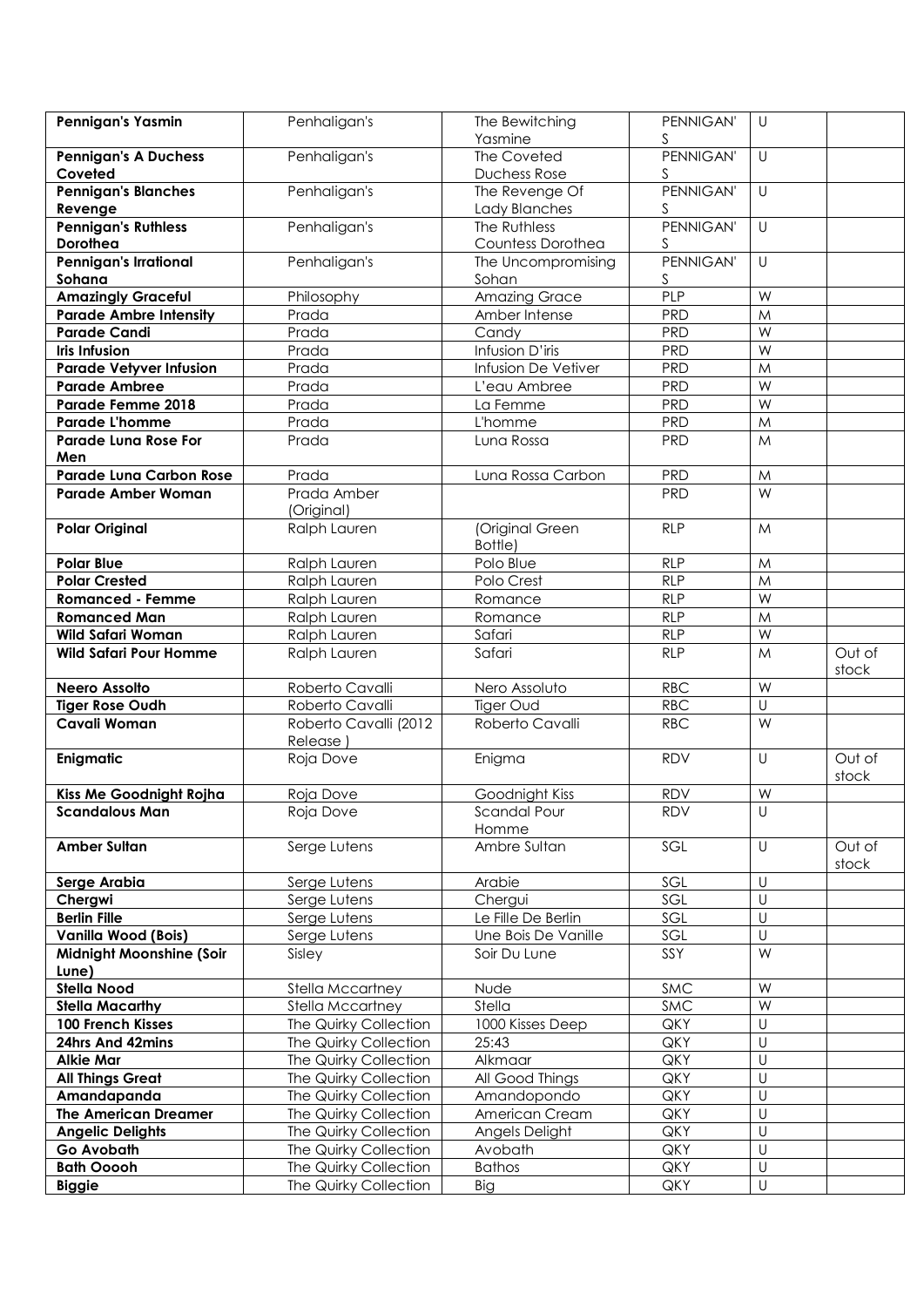| Le Pearle In Black                             | The Quirky Collection                          | <b>Black Pearl</b>           | QKY        | $\sf U$ |  |
|------------------------------------------------|------------------------------------------------|------------------------------|------------|---------|--|
| <b>Goddess Breath</b>                          | The Quirky Collection                          | <b>Breath Of God</b>         | QKY        | U       |  |
| The Brighter Side Of Life                      | The Quirky Collection                          | <b>Brightside</b>            | QKY        | U       |  |
| <b>Bescent</b>                                 | The Quirky Collection                          | <b>B-Scent</b>               | QKY        | U       |  |
| <b>Bugz</b>                                    | The Quirky Collection                          | Bug                          | QKY        | U       |  |
| <b>Calculous</b>                               | The Quirky Collection                          | Calacas                      | QKY        | U       |  |
| <b>Fluffi Candi</b>                            | The Quirky Collection                          | Candy Fluff                  | QKY        | U       |  |
| <b>Celebrations And</b>                        | The Quirky Collection                          | Celebrate                    | QKY        | U       |  |
| Champagne                                      |                                                | /Champagne                   |            |         |  |
|                                                |                                                | Showers                      |            |         |  |
| <b>Sinder Ella</b>                             | The Quirky Collection                          | Cinders                      | QKY        | U       |  |
| <b>Daddies Allotment Of</b>                    | The Quirky Collection                          | Dad's Garden                 | QKY        | U       |  |
| Chamomile                                      |                                                |                              |            |         |  |
| <b>The Mexican Dead</b>                        | The Quirky Collection                          | Day Of The Dead              | <b>QKY</b> | U       |  |
| <b>Deathly Rot</b>                             | The Quirky Collection                          | Death And Decay              | QKY        | U       |  |
| <b>Sleepy Devils Nap</b>                       | The Quirky Collection                          | Devils Night Cap             | QKY        | U       |  |
| Dirtbag                                        | The Quirky Collection                          | Dirty                        | QKY        | U       |  |
| Dont Rain On Me                                | The Quirky Collection                          | Dont Rain On My              | QKY        | $\cup$  |  |
|                                                |                                                | Parade                       |            |         |  |
| <b>Mr Spearmint</b>                            | The Quirky Collection                          | Dr. Peppermint               | QKY        | U       |  |
| <b>Breath Out</b>                              | The Quirky Collection                          | Exhale                       | QKY        | U       |  |
| <b>Fever Pitch</b>                             | The Quirky Collection                          | Fever                        | QKY        | $\cup$  |  |
| <b>Tree Of Flames</b>                          | The Quirky Collection                          | Fire Tree                    | QKY        | U       |  |
| <b>Island Afloat</b>                           | The Quirky Collection                          | <b>Floating Island</b>       | QKY        | U       |  |
| <b>Flower Stall</b>                            | The Quirky Collection                          | Flower Market                | QKY        | U       |  |
| <b>Wheelbarrow Of Flowers</b>                  | The Quirky Collection                          | Flower's Barrow              | QKY        | U       |  |
| <b>Flying Red Fox</b>                          | The Quirky Collection                          | Flying Fox                   | QKY        | U       |  |
| Freeze                                         | The Quirky Collection                          | Frozen                       | QKY        | U       |  |
| <b>Furrs</b>                                   | The Quirky Collection                          | Furze                        | QKY        | U       |  |
| <b>Hello Stone</b>                             | The Quirky Collection                          | Hellstone                    | QKY        | U       |  |
|                                                |                                                | Honey I Washed The           | QKY        | $\cup$  |  |
| Honeywash                                      | The Quirky Collection                          | <b>Kids</b>                  |            |         |  |
| <b>Bloo Ice</b>                                | The Quirky Collection                          | Ice Blue                     | <b>QKY</b> | U       |  |
| Iconica                                        | The Quirky Collection                          | Icon                         | QKY        | U       |  |
| <b>Imagine Roses</b>                           | The Quirky Collection                          | Imogen Rose                  | QKY        | U       |  |
| <b>Breath In</b>                               | The Quirky Collection                          | Inhale                       | QKY        | U       |  |
| Poppin Juniper                                 | The Quirky Collection                          | Jumpin Juniper               | QKY        | U       |  |
| Junglemania                                    | The Quirky Collection                          | Jungle                       | QKY        | U       |  |
| Calmer                                         | The Quirky Collection                          |                              | QKY        | U       |  |
| <b>Keeping It Fluffed</b>                      | The Quirky Collection                          | Karma<br>Keep It Fluffy      | QKY        | U       |  |
| <b>Mi Lady Catherine</b>                       | The Quirky Collection                          | Lady Catrina                 | <b>QKY</b> | U       |  |
| <b>Lord Goatshorn</b>                          | The Quirky Collection                          | Lord Of Goathorn             | QKY        | U       |  |
| <b>Lorde Miserable</b>                         | The Quirky Collection                          | Lord Of Misrule              | <b>QKY</b> | U       |  |
| Lurve                                          | The Quirky Collection                          |                              | <b>QKY</b> | U       |  |
| Lustful                                        | The Quirky Collection                          | Love<br>Lust                 | <b>QKY</b> | U       |  |
|                                                | The Quirky Collection                          | Old Delhi Station            | QKY        |         |  |
| <b>New Delhi Train Stop</b>                    |                                                |                              | QKY        | U<br>U  |  |
| <b>Blossoming Orange</b><br><b>Hearty Oudh</b> | The Quirky Collection                          | Orange Blossom<br>Oudh Heart |            | $\cup$  |  |
|                                                | The Quirky Collection                          | Outback Mate                 | QKY<br>QKY | U       |  |
| <b>Me Mate Out Back</b>                        | The Quirky Collection<br>The Quirky Collection |                              | <b>QKY</b> | U       |  |
| <b>Sweet Porridge</b>                          |                                                | Porridge                     |            |         |  |
| Potionous                                      | The Quirky Collection                          | Potion                       | <b>QKY</b> | U       |  |
| <b>Rock N Roll Star</b>                        | The Quirky Collection                          | Rock Star                    | <b>QKY</b> | U       |  |
| <b>Rose Petal Jam</b>                          | The Quirky Collection                          | Rose Jam                     | QKY        | U       |  |
| <b>Cherry Sakoora</b>                          | The Quirky Collection                          | Sakura                       | QKY        | U       |  |
| Sexy Bomb                                      | The Quirky Collection                          | Sex Bomb                     | QKY        | U       |  |
| <b>Skimmy Girlz</b>                            | The Quirky Collection                          | Sikkim Girls                 | QKY        | U       |  |
| <b>Silk Panties</b>                            | The Quirky Collection                          | Silky Underwear              | <b>QKY</b> | U       |  |
| <b>Cloudy Silver</b>                           | The Quirky Collection                          | Silver Cloud                 | <b>QKY</b> | U       |  |
| <b>Swim Naked</b>                              | The Quirky Collection                          | Skinny Dip                   | QKY        | U       |  |
| <b>Freedom Smells</b>                          | The Quirky Collection                          | Smell Of Freedom             | <b>QKY</b> | $\sf U$ |  |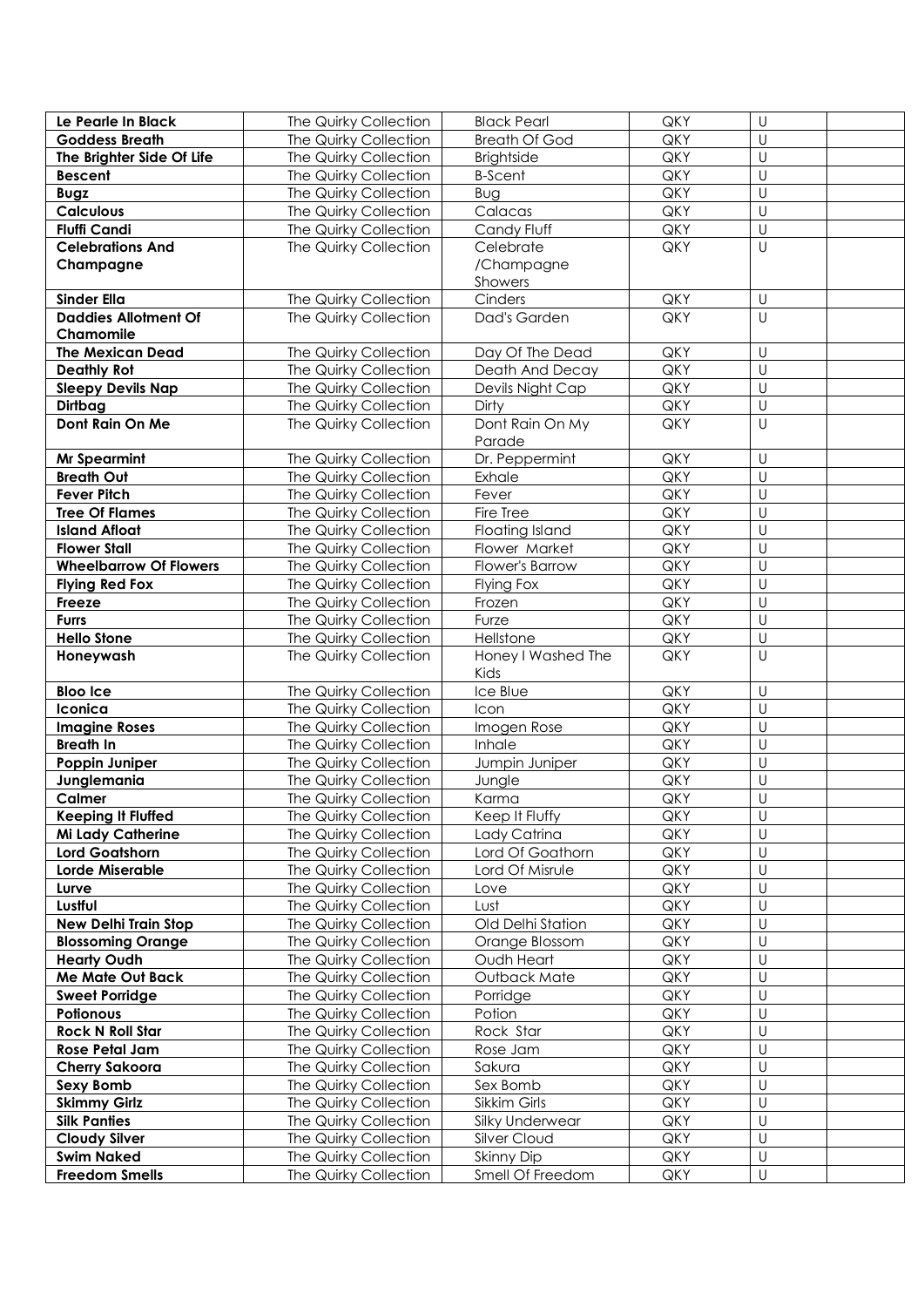| <b>Smug Soul Mate</b>          | The Quirky Collection | Smugglers Soul       | QKY        | $\cup$       |        |
|--------------------------------|-----------------------|----------------------|------------|--------------|--------|
| <b>Fairies In The Snow</b>     | The Quirky Collection | Snow Fairy /         | QKY        | $\cup$       |        |
|                                |                       | Godmother            |            |              |        |
| <b>Snow And Almond</b>         | The Quirky Collection | Snowcake             | <b>QKY</b> | $\cup$       |        |
| Marzipan                       |                       |                      |            |              |        |
| <b>White Snow</b>              | The Quirky Collection | So White             | QKY        | $\cup$       |        |
| <b>Softly Purr</b>             | The Quirky Collection | Soft Coeur           | QKY        | U            |        |
| Somethin Evil                  | The Quirky Collection | Somethin Wicked      | <b>QKY</b> | U            |        |
| <b>Alive N Kickin</b>          | The Quirky Collection | Stayin Alive         | <b>QKY</b> | U            |        |
| <b>Sultanas In A Soap</b>      | The Quirky Collection | Sultana Of Soap      | QKY        | U            |        |
| Megatramp                      | The Quirky Collection | Supertamp            | QKY        | U            |        |
| <b>Supernatural World</b>      | The Quirky Collection | Superworld Unknown   | QKY        | $\cup$       |        |
| Comfortable                    | The Quirky Collection | The Comforter        | QKY        | $\cup$       |        |
| <b>Branch Of An Olive</b>      | The Quirky Collection | The Olive Branch     | QKY        | U            |        |
| <b>The President's Cap</b>     | The Quirky Collection | The Presidents Hat   | QKY        | U            |        |
| <b>Changing Weather Smell</b>  | The Quirky Collection | The Smell Of Weather | <b>QKY</b> | U            |        |
|                                |                       | Turning              |            |              |        |
| <b>Sounds Reasonable</b>       | The Quirky Collection | The Voice Of Reason  | QKY        | U            |        |
| <b>Trampy Woman</b>            | The Quirky Collection | Tramp                | QKY        | U            |        |
| <b>Tricky Maniac</b>           | The Quirky Collection | Trichomania          | QKY        | U            |        |
| <b>Tucker</b>                  | The Quirky Collection | Tuca Tuca            | QKY        | $\cup$       |        |
| The Twilight Hour/Evening      | The Quirky Collection | Twilight             | <b>QKY</b> | U            |        |
| <b>Twilight</b>                |                       |                      |            |              |        |
| <b>Violet Lights</b>           | The Quirky Collection | Ultraviolet          | QKY        | $\cup$       |        |
| <b>Uluru Sunset</b>            | The Quirky Collection | Uluru                | QKY        | U            |        |
| Vanillarish                    | The Quirky Collection | Vanillary            | QKY        | U            |        |
| Potionous                      | The Quirky Collection | Witches Potion       | QKY        | U            |        |
|                                |                       |                      | QKY        | U            |        |
| Egg Nogg                       | The Quirky Collection | Yoggnogg             |            | $\cup$       |        |
| <b>Whipper Snapper</b>         | The Quirky Collection | You Snap The Whip    | QKY        |              |        |
| Yummi                          | The Quirky Collection | Yummy Yummy          | <b>QKY</b> | U            |        |
|                                |                       | Yummy                |            | $\cup$       |        |
| <b>Yazu And Chocolate</b>      | The Quirky Collection | Yuzu Coco            | QKY        |              |        |
| 19 Low St.Lane                 | The Quirky Line       | 29 High Street       | QKY        | U            |        |
| <b>Green Coconuts</b>          | The Quirky Line       | Green Coconut        | QKY        | U            |        |
| Southern Lights                | The Quirky Line       | Northern Lights      | QKY        | $\cup$       |        |
| <b>Time And Time Again</b>     | The Quirky Line       | Over & Over Again    | QKY        | U            |        |
| <b>Plum Showers</b>            | The Quirky Line       | Plum Rain            | QKY        | U            |        |
| <b>Relentless</b>              | The Quirky Line       | Rentless             | QKY        | $\cup$       |        |
| <b>Gangster Granny</b>         | The Quirky Line       | Sweet Grandma        | QKY        | U            |        |
| <b>Alienate</b>                | Thierry Mugler        | Alien                | <b>TMG</b> | W            |        |
| <b>Alienate Absolute</b>       | Thierry Mugler        | Alien Absolue        | <b>TMG</b> | W            |        |
| <b>Essence</b>                 |                       |                      |            |              |        |
| <b>Alienate Extra Ordinary</b> | Thierry Mugler        | Alien Eau            | <b>TMG</b> | W            |        |
|                                |                       | Extraodinaire        |            |              |        |
| <b>Alienate Goddess</b>        | Thierry Mugler        | Alien Goddess        | <b>TMG</b> | W            | New    |
| Angelic Man                    | Thierry Mugler        | Amen                 | <b>TMG</b> | M            |        |
| <b>Angelic Man - Cofee</b>     | Thierry Mugler        | Amen Pure Coffee     | <b>TMG</b> | M            |        |
| Angelic Man - Haven            | Thierry Mugler        | Amen Pure Havane     | <b>TMG</b> | M            |        |
| <b>Angelic Man - Malted</b>    | Thierry Mugler        | Amen Pure Malt       | <b>TMG</b> | $\mathsf{M}$ |        |
| Angelic Man - Tonka            | Thierry Mugler        | Amen Pure Tonka      | <b>TMG</b> | M            |        |
| Bean                           |                       |                      |            |              |        |
| <b>Angelic Star</b>            | Thierry Mugler        | Angel                | <b>TMG</b> | W            |        |
| Angelic-Rose                   | Thierry Mugler        | Angel La Rose        | <b>TMG</b> | W            | Out of |
|                                |                       |                      |            | W            | stock  |
| <b>Angelic Mews</b>            | Thierry Mugler        | Angel Muse           | <b>TMG</b> | W            |        |
| <b>Terry Aura Femme</b>        | Thierry Mugler        | Aura                 | <b>TMG</b> |              | Out of |
|                                |                       |                      |            | W            | stock  |
| <b>Alienate Floral Future</b>  | Thierry Mugler        | Flora Futura         | <b>TMG</b> | W            |        |
| <b>Angelic Violet</b>          | Thierry Mugler        | Garden Of Stars-     | <b>TMG</b> |              |        |
|                                |                       | Violette Angels      |            |              |        |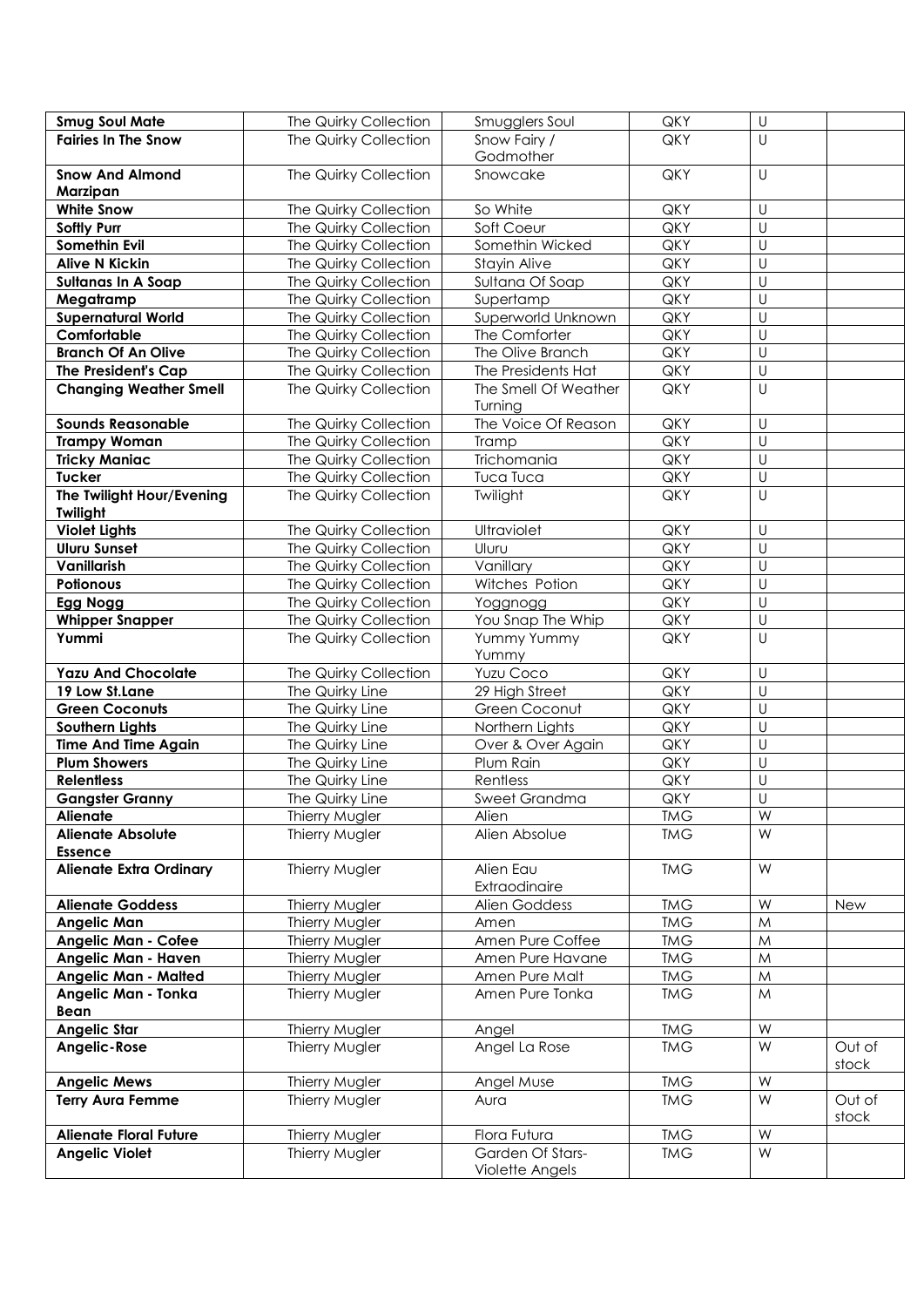| <b>Mugler Innocence</b>                                   | Thierry Mugler       | Innocent                         | <b>TMG</b> | W            |     |
|-----------------------------------------------------------|----------------------|----------------------------------|------------|--------------|-----|
| <b>Woman Enitity</b>                                      | Thierry Mugler       | Womanity                         | <b>TMG</b> | W            |     |
| <b>Alienate Majestic Oudh</b>                             | Thierry Mugler       | Alien Oud Majesteux              | <b>TMG</b> | U            |     |
| <b>Absolutely Amber</b>                                   | Tom Ford             | Amber Absolute                   | <b>TFD</b> | U            |     |
| <b>Wood Of Arabia</b>                                     | Tom Ford             | Arabian Wood                     | <b>TFD</b> | U            |     |
| <b>Amber River</b>                                        | Tom Ford             | Atelier D'orient Rive<br>D'ambre | <b>TFD</b> | U            |     |
| Lime From The Azure                                       | Tom Ford             | Azuree Lime                      | <b>TFD</b> | U            |     |
| <b>Orchids In Black</b>                                   | Tom Ford             | <b>Black Orchid</b>              | <b>TFD</b> | W            |     |
|                                                           |                      | <b>Black Violet</b>              | <b>TFD</b> | U            |     |
| <b>Violet Noir (Black)</b><br><b>Moroccan Wood (Bois)</b> | Tom Ford<br>Tom Ford | <b>Bois Marocain</b>             | <b>TFD</b> | $\mathsf{M}$ |     |
|                                                           |                      |                                  |            |              |     |
| Tom's Rouge Wood (Bois)                                   | Tom Ford             | <b>Bois Rouge</b>                | <b>TFD</b> | $\cup$       |     |
| <b>Cafe Of Roses</b>                                      | Tom Ford             | Cafe Of Roses                    | <b>TFD</b> | U            |     |
| <b>Cafe Of Roses</b>                                      | Tom Ford             | Café Rose                        | <b>TFD</b> | W            |     |
| <b>Absolute Of Champaca</b>                               | Tom Ford             | Champaca Absolute                | <b>TFD</b> | W            |     |
| <b>The Coast Of Azure</b>                                 | Tom Ford             | Costa Azzurra                    | <b>TFD</b> | U            |     |
| <b>Frickin Fab</b>                                        | Tom Ford             | F-----G Fabulous                 | <b>TFD</b> | U            |     |
| <b>Flower From Portofino</b>                              | Tom Ford             | Fleur De Portofino               | <b>TFD</b> | W            |     |
| <b>Platinum Fougere</b>                                   | Tom Ford             | Fougere Platine                  | <b>TFD</b> | U            |     |
| <b>Vetiver Gris</b>                                       | Tom Ford             | <b>Grey Vetiver</b>              | <b>TFD</b> | M            |     |
| The Italian Of Cypress                                    | Tom Ford             | <b>Italian Cypres</b>            | <b>TFD</b> | M            |     |
| <b>Black Japan Pour Homme</b>                             | Tom Ford             | Japon Noir                       | <b>TFD</b> | M            |     |
| <b>Musky Jasmine</b>                                      | Tom Ford             | Jasmine Musk                     | <b>TFD</b> | W            |     |
| <b>Jasmine Red Rouge</b>                                  | Tom Ford             | Jasmine Rouge                    | <b>TFD</b> | W            |     |
| <b>Lavender Palm Tree</b>                                 | Tom Ford             | Lavender Palm                    | <b>TFD</b> | U            |     |
| Tom Of London                                             | Tom Ford             | London                           | <b>TFD</b> | U            |     |
| <b>Losing Cherry</b>                                      | Tom Ford             | Lost Cherry                      | <b>TFD</b> | W            |     |
| <b>Amalfi The Mandarin</b>                                | Tom Ford             | Mandarino Di Amalfi              | <b>TFD</b> | U            |     |
| <b>Moss Branches</b>                                      | Tom Ford             | Moss Breches                     | <b>TFD</b> | $\mathsf{M}$ |     |
| <b>Musk Purity</b>                                        | Tom Ford             | Musk Pure                        | <b>TFD</b> | U            |     |
| <b>Neroli And Citrus From</b>                             | Tom Ford             | Neroli Portofino                 | <b>TFD</b> | U            |     |
| Portofino                                                 |                      |                                  |            |              |     |
| Aqua Portofino                                            | Tom Ford             | Neroli Portofino                 | <b>TFD</b> | $\cup$       |     |
|                                                           |                      | Acqua                            |            |              |     |
| <b>Tom Black For Men</b>                                  | Tom Ford             | Noir                             | <b>TFD</b> | M            |     |
| <b>Black Anthra Site</b>                                  | Tom Ford             | Noir Anthracite                  | <b>RFD</b> | M            |     |
| Noir Noir De Tom                                          | Tom Ford             | Noir De Noir                     | <b>TFD</b> | U            |     |
| <b>Tom Black Xtreme</b>                                   | Tom Ford             | Noir Extreme                     | <b>TFD</b> | M            |     |
| <b>Tom Noir Femme</b>                                     | Tom Ford             | Noir Pour Femme                  | <b>TFD</b> | W            |     |
| <b>Amber And Hyacinth</b>                                 | Tom Ford             | Ombre De Hyacinth                | <b>TFD</b> | U            |     |
| <b>Amber And Leather</b>                                  | Tom Ford             | Ombre Leather 16                 | <b>TFD</b> | M            |     |
| <b>Sun Orchid</b>                                         | Tom Ford             | Orchid Soleil                    | <b>TFD</b> | W            |     |
| <b>Oudh Flower</b>                                        | Tom Ford             | Oud Fleur                        | <b>TFD</b> | U            |     |
| <b>Wood And Agar Oudh</b>                                 | Tom Ford             | Oud Wood                         | <b>TFD</b> | $\cup$       |     |
| <b>Intensity Wood And Agar</b>                            | Tom Ford             | Oud Wood Intense                 | <b>TFD</b> | $\cup$       |     |
| Oudh                                                      |                      |                                  |            |              |     |
| <b>Minerals And Oudh</b>                                  | Tom Ford             | Oudh Minerale                    | <b>TFD</b> | U            |     |
| <b>Absolue Of Patchouli</b>                               | Tom Ford             | Patchouli Absolu                 | <b>TFD</b> | W            |     |
| <b>Plum Japanois</b>                                      | Tom Ford             | Plum Japonais                    | <b>TFD</b> | U            |     |
| <b>Patchouli In Purple</b>                                | Tom Ford             | Purple Patchouli                 | <b>TFD</b> | W            |     |
| <b>Amber River</b>                                        | Tom Ford             | Rive D'ambre                     | <b>TFD</b> | U            |     |
| <b>Black Sahara</b>                                       | Tom Ford             | Sahara Noir                      | <b>TFD</b> | U            |     |
| <b>Blushing Santalle</b>                                  | Tom Ford             | Santal Blush                     | <b>TFD</b> | U            |     |
| Lily From Sang High                                       | Tom Ford             | Shanghai Lily                    | <b>TFD</b> | W            |     |
| <b>Sun Blanc</b>                                          | Tom Ford             | Soleil Blanc                     | <b>TFD</b> | U            |     |
| Neige De Soleil                                           | Tom Ford             | Soleil Neige                     | <b>TFD</b> | $\cup$       | New |
| "Tom" Original                                            | Tom Ford             | <b>TF</b>                        | <b>TFD</b> | M            |     |
| "Tom" Xtreme Original                                     | Tom Ford             | T F Extreme                      | <b>TFD</b> | M            |     |
| <b>Tobacco And Oudh</b>                                   | Tom Ford             | Tobacco Oud                      | <b>TFD</b> | U            |     |
| <b>Tobacco And Vanilla With</b>                           | Tom Ford             | <b>Tobacco Vanille</b>           | <b>TFD</b> | $\sf U$      |     |
|                                                           |                      |                                  |            |              |     |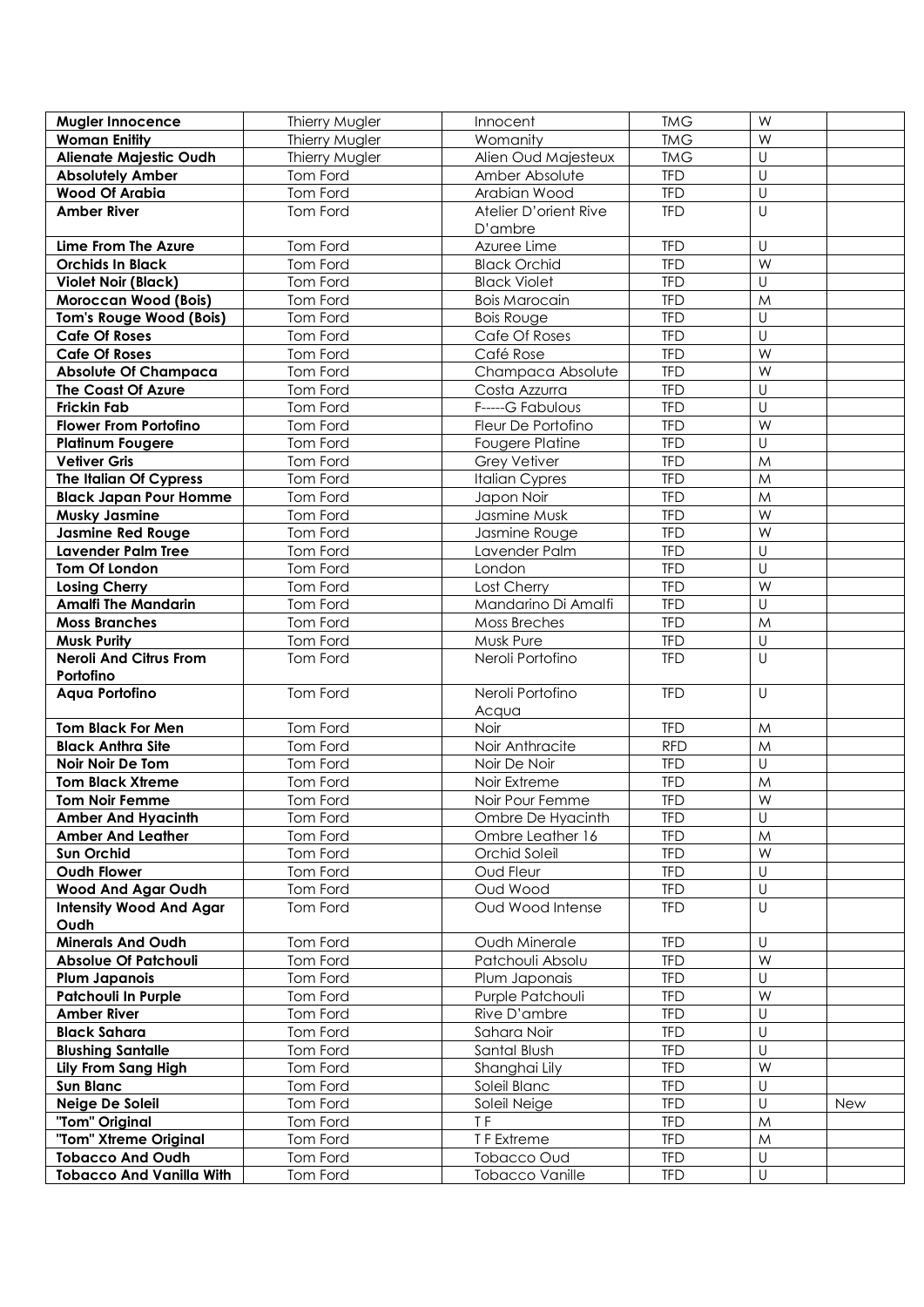| Spice                                  |                                                        |                                 |                   |              |                 |
|----------------------------------------|--------------------------------------------------------|---------------------------------|-------------------|--------------|-----------------|
| <b>Nue Tuberose</b>                    | Tom Ford                                               | <b>Tuberose Nue</b>             | <b>TFD</b>        | W            | <b>New</b>      |
| <b>Leather From Tusacny</b>            | Tom Ford                                               | <b>Tuscan Leather</b>           | <b>TFD</b>        | M            |                 |
| <b>Fatal Vanilla</b>                   | Tom Ford                                               | Vanille Fatale                  | <b>TFD</b>        | U            |                 |
| Gardenia In Velvet                     | Tom Ford                                               | Velvet Gardenia                 | <b>TFD</b>        | W            |                 |
| <b>Orchids In Velvet</b>               | Tom Ford                                               | Velvet Orchid                   | <b>TFD</b>        | W            |                 |
| <b>Bergamot From Venetia</b>           | Tom Ford                                               | Venetian Bergamot               | <b>TFD</b>        | U            | Out of<br>stock |
| <b>Green Incense (Vert</b><br>Incense) | Tom Ford                                               | Vert D'encens                   | <b>TFD</b>        | $\cup$       |                 |
| <b>Green Wood (Vert Bois)</b>          | Tom Ford                                               | Vert Des Bois                   | <b>TFD</b>        | U            |                 |
| <b>Blonde Violets</b>                  | Tom Ford                                               | Violet Blonde                   | <b>TFD</b>        | W            |                 |
| <b>Floral White Patchouli</b>          | Tom Ford                                               | White Patchouli                 | <b>TFD</b>        | W            |                 |
| Suede In White                         | Tom Ford                                               | White Suede                     | <b>TFD</b>        | U            |                 |
| <b>Neroli And Citrus From</b>          | Tom Ford                                               | Neroli Portofino                | <b>TFD</b>        | U            |                 |
| Portofino                              |                                                        |                                 |                   |              |                 |
| Voce viva                              | Valentina                                              | Voce La Viva                    | VLT               | W            | <b>New</b>      |
| <b>Brightening Crystals</b>            | Versace                                                | <b>Bright Crystal</b>           | <b>VSC</b>        | W            |                 |
| Erus Man                               | Versace                                                | Eros                            | <b>VSC</b>        | M            | Out of<br>stock |
| <b>Visatchi Noire (Black)</b><br>Oud   | Versace                                                | Oud Noir Pour<br>Homme          | <b>VSC</b>        | M            |                 |
| <b>Orientally Oudh</b>                 | Versace                                                | <b>Oud Oriental</b>             | <b>VSC</b>        | $\cup$       | Out of<br>stock |
| <b>Visatchi Homme</b>                  | Versace                                                | Versace-Pour<br>Homme           | <b>VSC</b>        | $\mathsf{M}$ |                 |
| <b>Bon Bun</b>                         | Victor & Rolf                                          | Bonbon                          | <b>VKR</b>        | W            |                 |
| <b>Flowa Boom</b>                      | Victor & Rolf                                          | Flowerbomb                      | <b>VKR</b>        | W            |                 |
| Flowa Boom Vie La Rose                 | Victor & Rolf                                          | Flowerbomb La Vie<br>En Rose    | <b>VKR</b>        | W            |                 |
| <b>Flowa Boom Nectar</b><br>Intensity  | Victor & Rolf                                          | <b>Flowerbomb Nectar</b>        | <b>VKR</b>        | W            |                 |
| <b>Flowa Boom Rose Burst</b>           | Victor & Rolf                                          | Flowerbomb Rose<br>Explosion    | <b>VKR</b>        | W            | Out of<br>stock |
| Viktor's Invisible Oudh                | Victor & Rolf                                          | Invisible Oud                   | <b>VKR</b>        | U            |                 |
| <b>Spicy Boom</b>                      | Viktor & Rolf                                          | Spicebomb                       | <b>VKR</b>        | $\mathsf{M}$ |                 |
| <b>Spicy Boom Extreme</b>              | Viktor & Rolf                                          | Spicebomb Extreme               | <b>VKR</b>        | M            |                 |
| <b>Bella Opm</b>                       | <b>Yves Saint Laurent</b>                              | <b>Belle D'opium</b>            | <b>YVS</b>        | W            |                 |
| Noir D'opeum                           | <b>Yves Saint Laurent</b>                              | <b>Black Opium</b>              | <b>YVS</b>        | W            |                 |
| <b>Exquisitely Musky</b>               | Yves Saint Laurent                                     | Exquisite Musk                  | YVS               | U            |                 |
| <b>Chorus Body</b>                     | <b>Yves Saint Laurent</b>                              | Kouros                          | <b>YVS</b>        | M            |                 |
| <b>Yves Lhomme</b>                     | <b>Yves Saint Laurent</b>                              | L'homme                         | YVS               | M            |                 |
| <b>Yves Lhomme Intensity</b>           | <b>Yves Saint Laurent</b>                              | L'homme Intense                 | <b>YVS</b>        | M            |                 |
| L'homme blue electric                  | <b>Yves Saint Laurent</b>                              | L'homme nuit Bleu<br>Electrique | <b>YVS</b>        | W            | <b>New</b>      |
| <b>Yves Lhomme Night</b>               | <b>Yves Saint Laurent</b>                              | La Nuit De L'homme              | YVS               | M            |                 |
| <b>Yves Libre Femme</b>                | <b>Yves Saint Laurent</b>                              | Libre For Women                 | <b>YVS</b>        | W            | New             |
| Seven M                                | <b>Yves Saint Laurent</b>                              | M7                              | YVS               | M            |                 |
| Absolue Of Oudh                        | <b>Yves Saint Laurent</b>                              | M7 Oud Absolu                   | YVS               | M            |                 |
| <b>The Manifest Woman</b>              | <b>Yves Saint Laurent</b>                              | Manifesto                       | <b>YVS</b>        | W            |                 |
| My Paris Femme                         | <b>Yves Saint Laurent</b>                              | Mon Paris                       | <b>YVS</b>        | W            |                 |
| <b>Yves New</b><br>Oh Peum For Her     | <b>Yves Saint Laurent</b>                              | Nυ                              | <b>YVS</b>        | M<br>W       |                 |
| <b>Oh Peum Man</b>                     | <b>Yves Saint Laurent</b><br><b>Yves Saint Laurent</b> | Opium<br>Opium Man              | YVS<br><b>YVS</b> | M            | Out of          |
|                                        |                                                        |                                 |                   |              | stock           |
| <b>Oh Peum Oriental Xtreme</b>         | <b>Yves Saint Laurent</b>                              | Opium Orient<br>Extreme         | <b>YVS</b>        | W            |                 |
| Parisse                                | <b>Yves Saint Laurent</b>                              | Paris                           | YVS               | W            |                 |
| Parisian                               | <b>Yves Saint Laurent</b>                              | Parisienne                      | <b>YVS</b>        | W            |                 |
| <b>River Gosh Woman</b>                | <b>Yves Saint Laurent</b>                              | <b>Rive Gauche</b>              | YVS               | W            |                 |
| <b>River Gosh Homme</b>                | <b>Yves Saint Laurent</b>                              | Rive Gauche Pour                | YVS               | M            |                 |